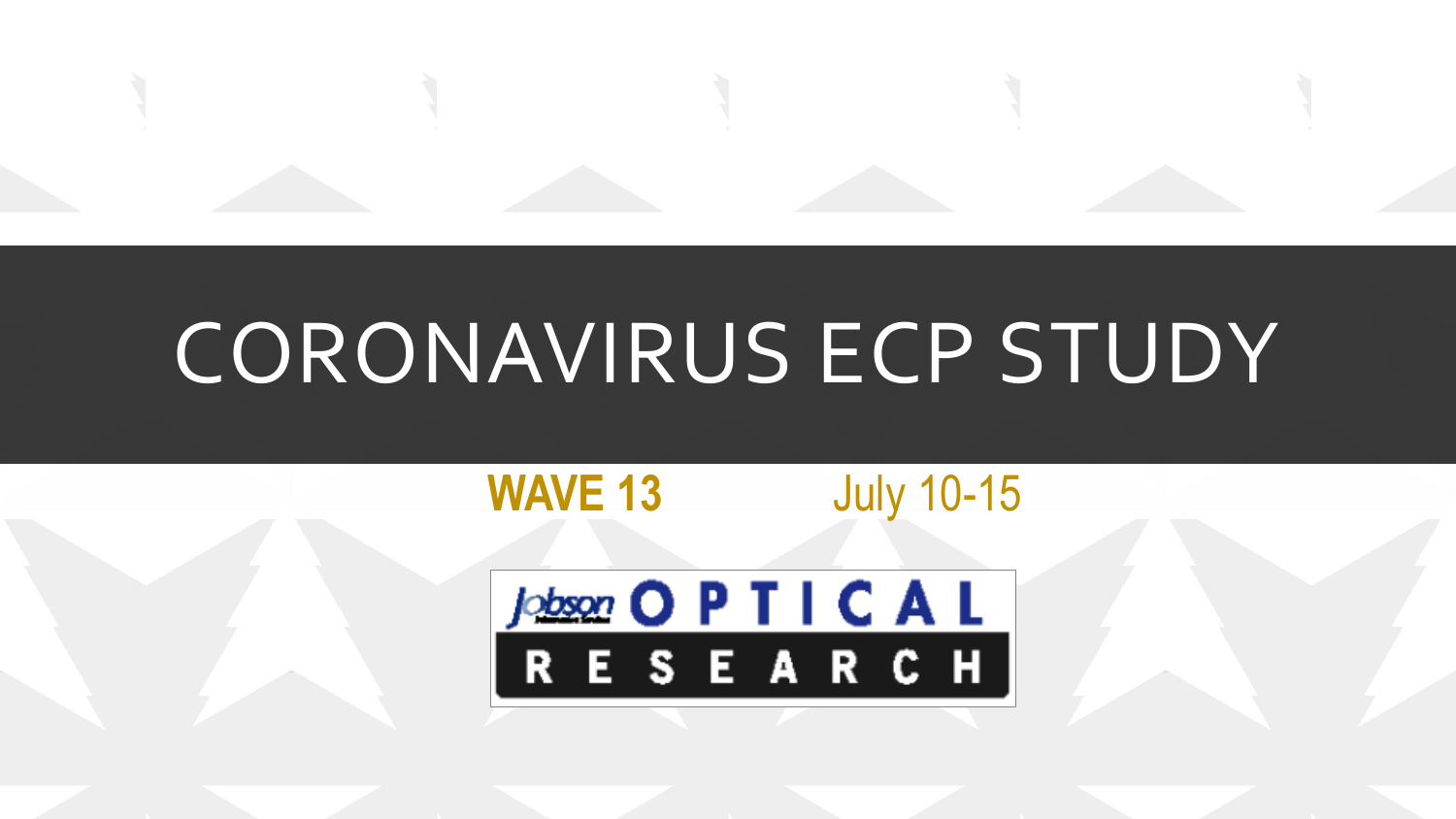### RESPONDENTS

■ This survey was asked in several waves.

■ Questions varied slightly in each wave.

■ Comparisons are shown wherever possible.

- Wave 1 ran from Mar 13-17. 583 completes.
- Wave 2 ran from Mar 18-19. 1,341 completes.
- Wave 3 ran from Mar 23-24. 1,285 completes
- Wave 4 ran from Mar 28-30. 1,769 completes.
- Wave 5 ran from Apr 7-9. 1,306 completes.
- Wave 6 ran from Apr 16-19. 1,110 completes.
- Wave 7 ran from Apr 24-27. 922 completes.
- Wave 8 ran from May 1-4. 699 completes.
- $\blacksquare$  Wave 9 ran from May 8-12. 557 completes.
- Wave 10 ran from May 22-26. 758 completes.
- Wave 11 ran from Jun 5-9. 635 completes.
- Wave 12 ran from Jun 19-23. 813 completes.
- Wave 13 ran from Jul 10-15. 497 completes.

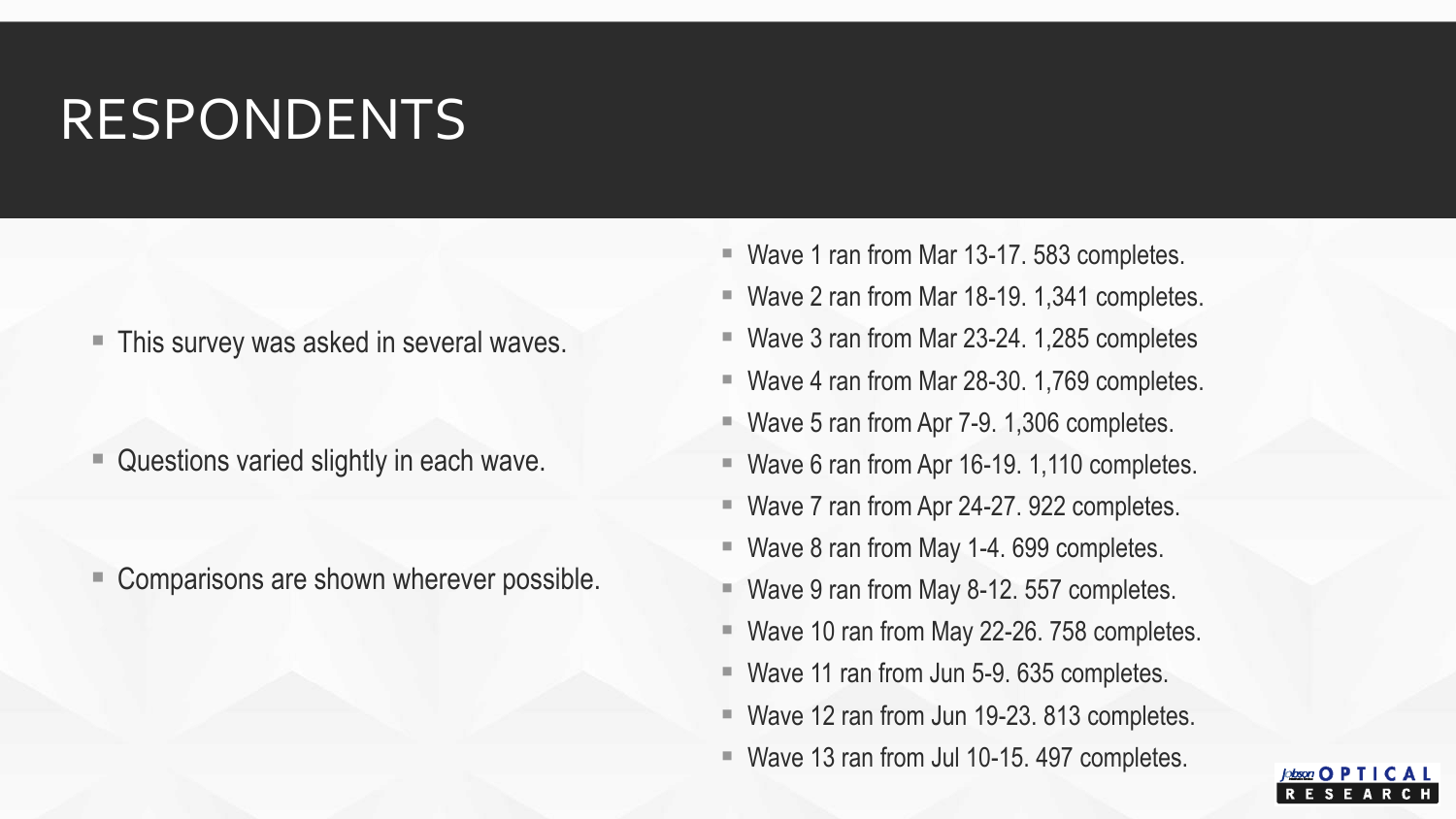## RESPONDENT PROFESSION



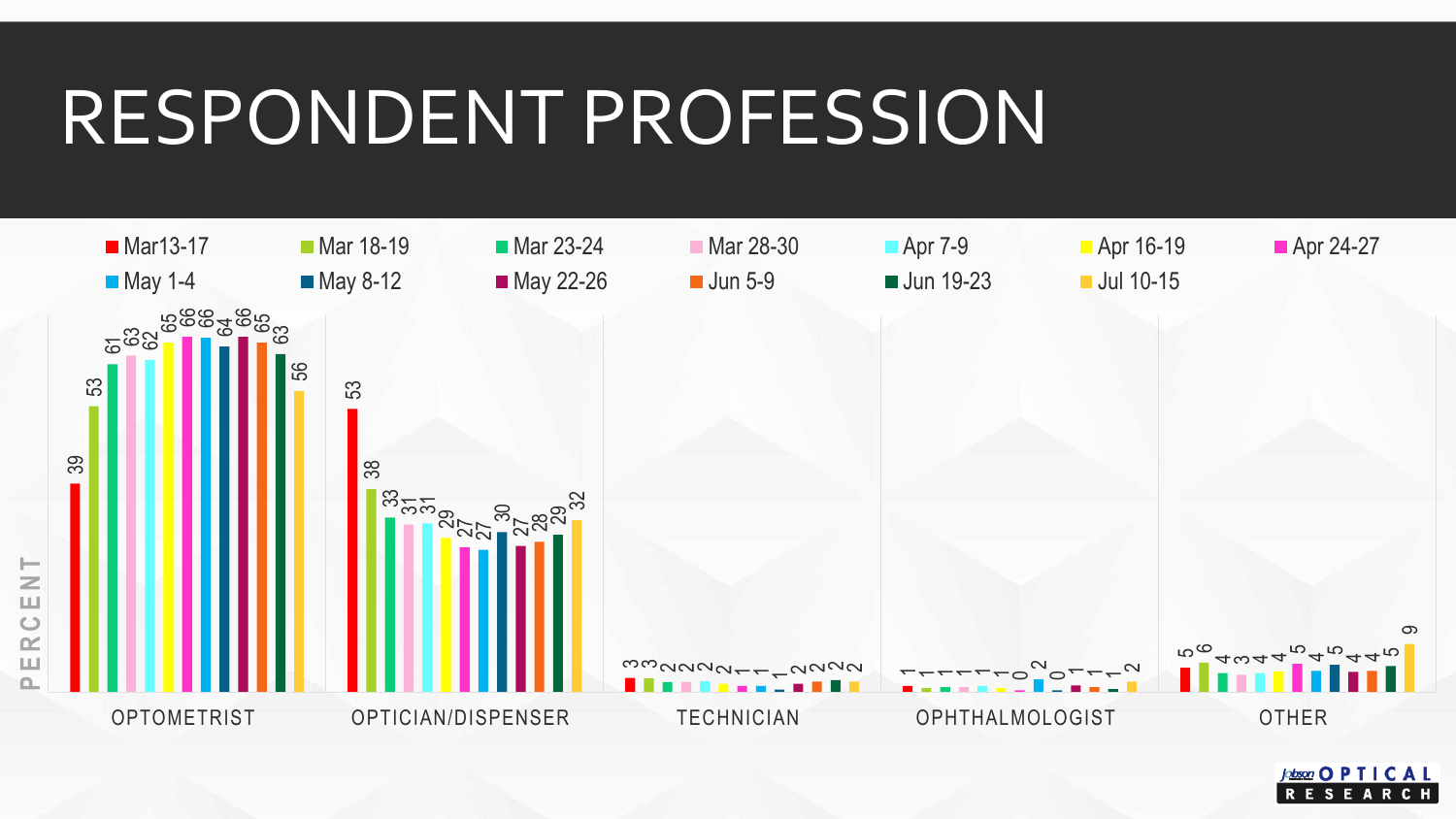# GENDER



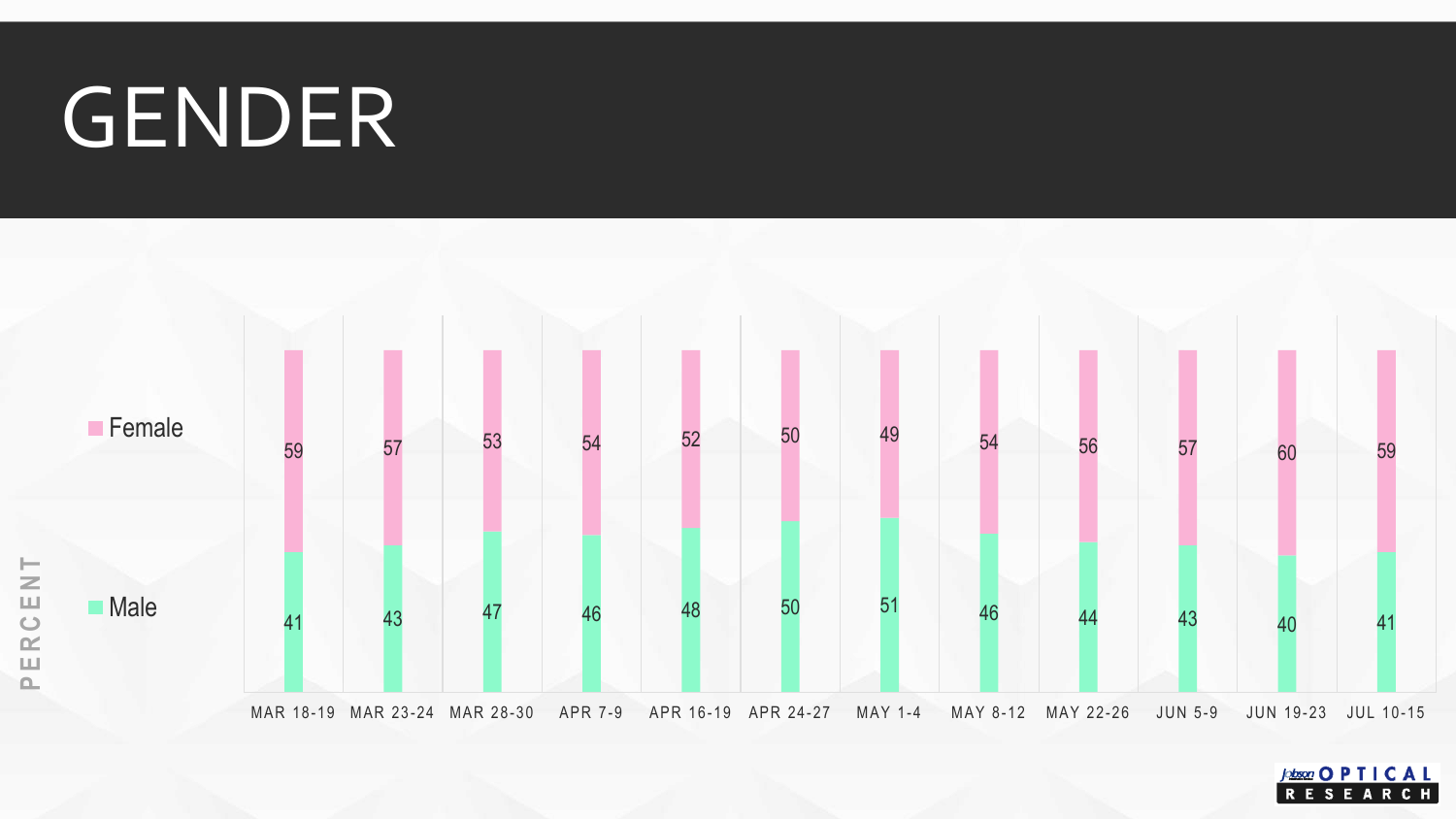## LOCATION OPEN?



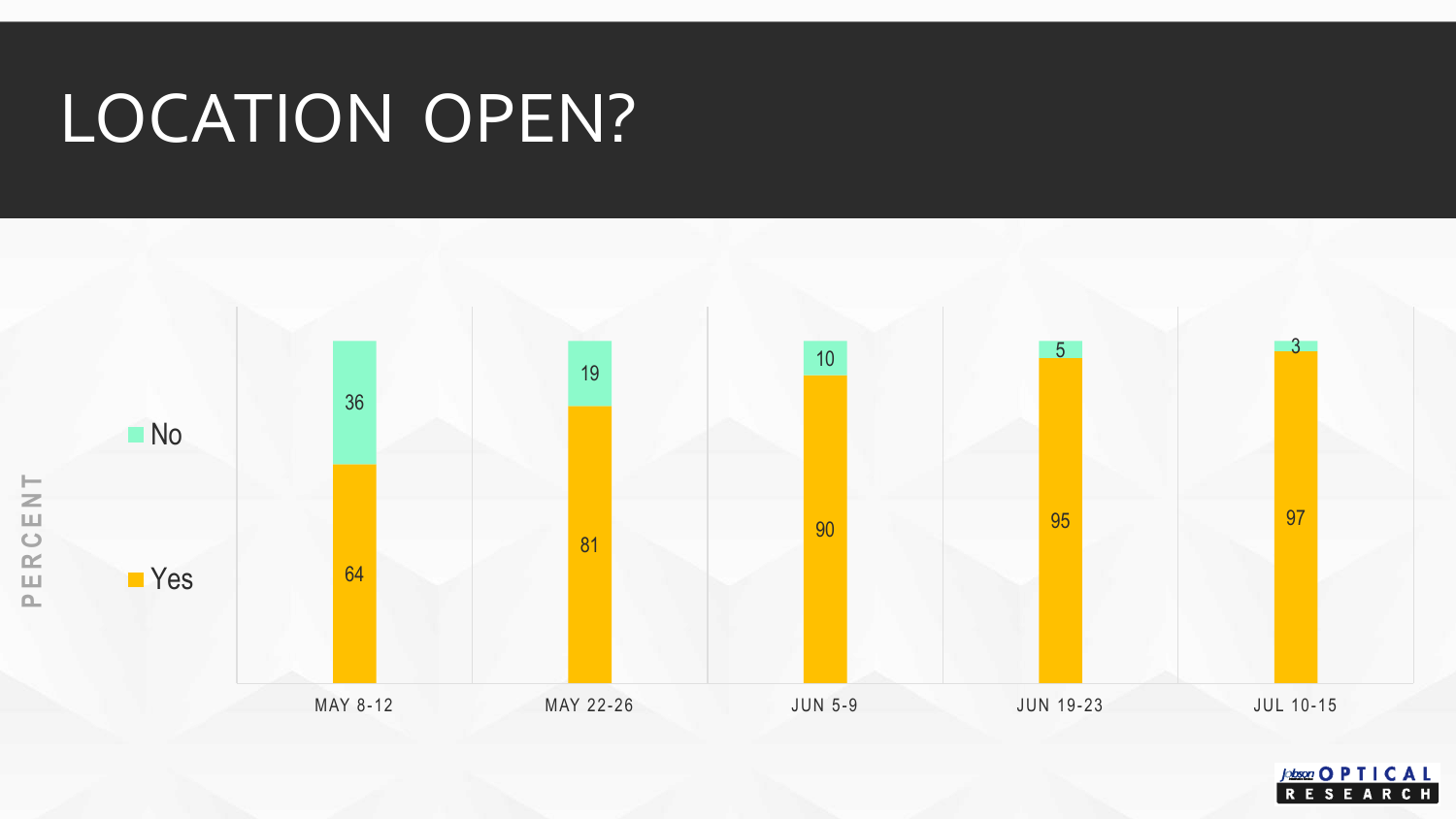## HAS ANY STAFF ELECTED NOT TO COME BACK TO WORK?



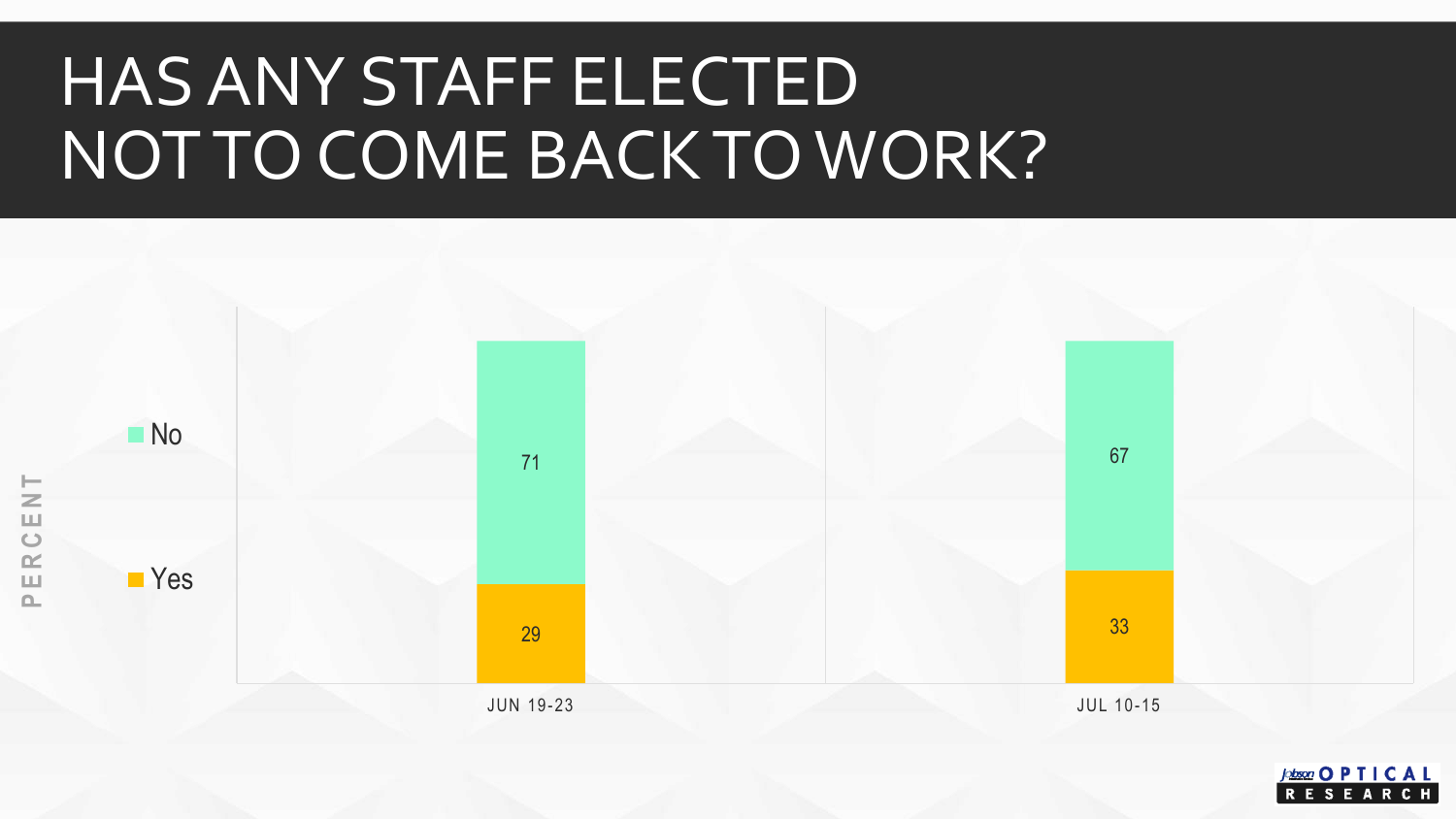

## SINCE BEING RE-OPEN HAS ANYONE THAT WORKS AT YOUR LOCATION GOTTEN COVID-19?



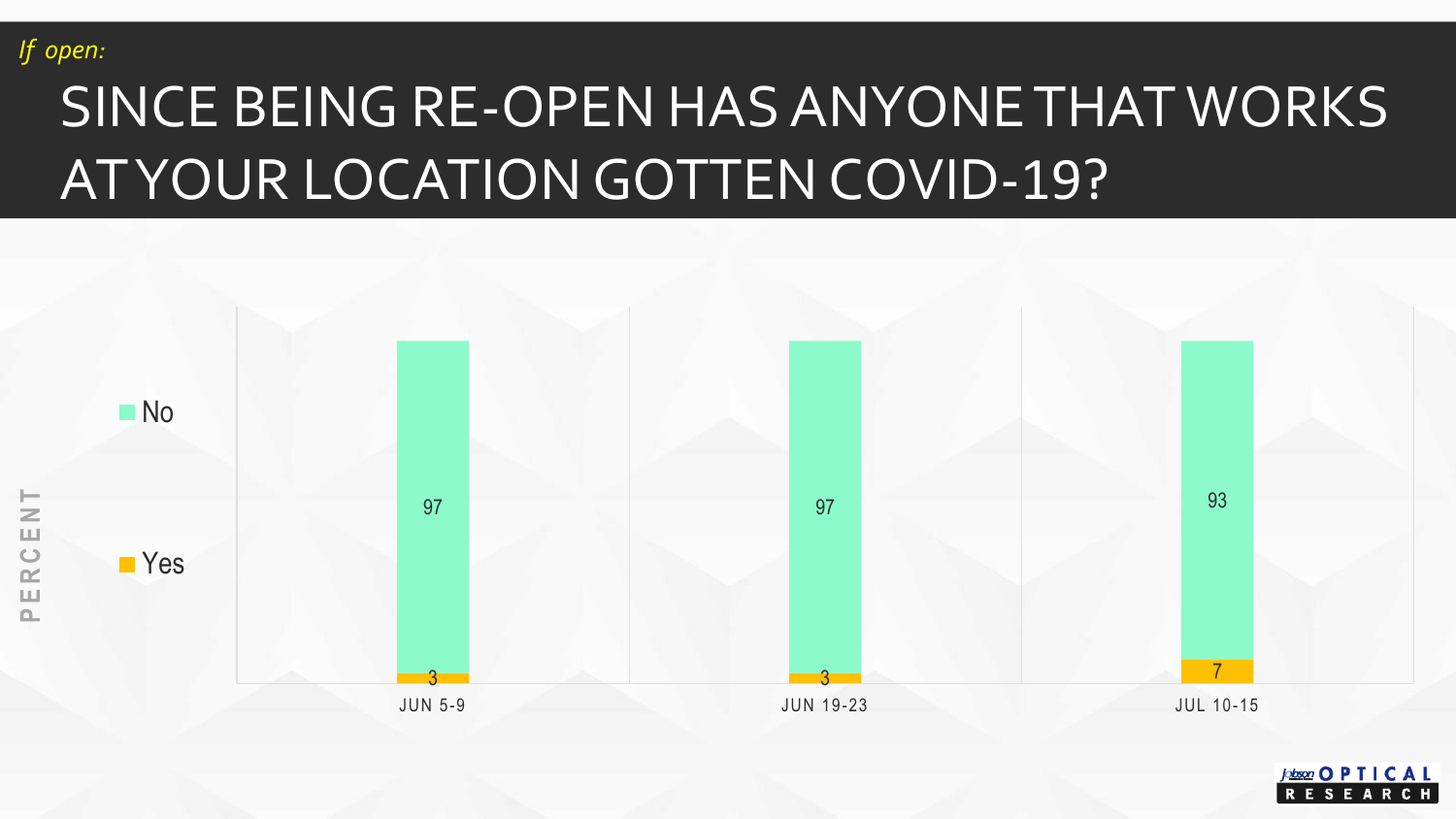#### DO YOU HAVE A PLAN IN PLACE TO NOTIFY PATIENTS IF YOU ARE MADE AWARE SOMEONE AT YOUR LOCATION OR A PATIENT THAT VISITED YOUR LOCATION HAS CONTRACTED COVID-19?



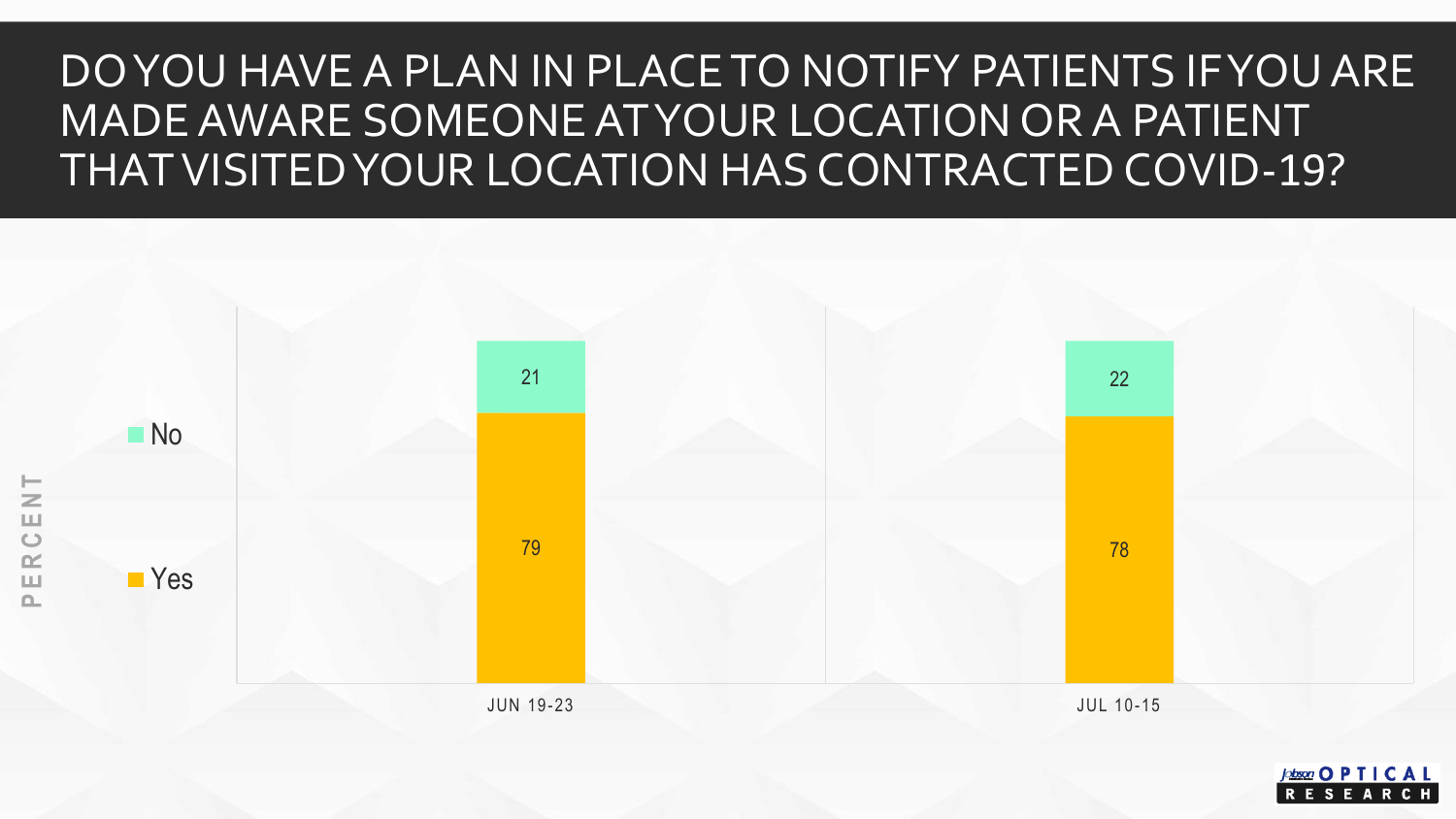#### HOW HAVE YOU SCREENED STAFF AT YOUR LOCATION FOR COVID-19? *If open:*

 $\blacksquare$  Jun 5-9  $\blacksquare$  Jun 19-23  $\blacksquare$  Jul 10-15



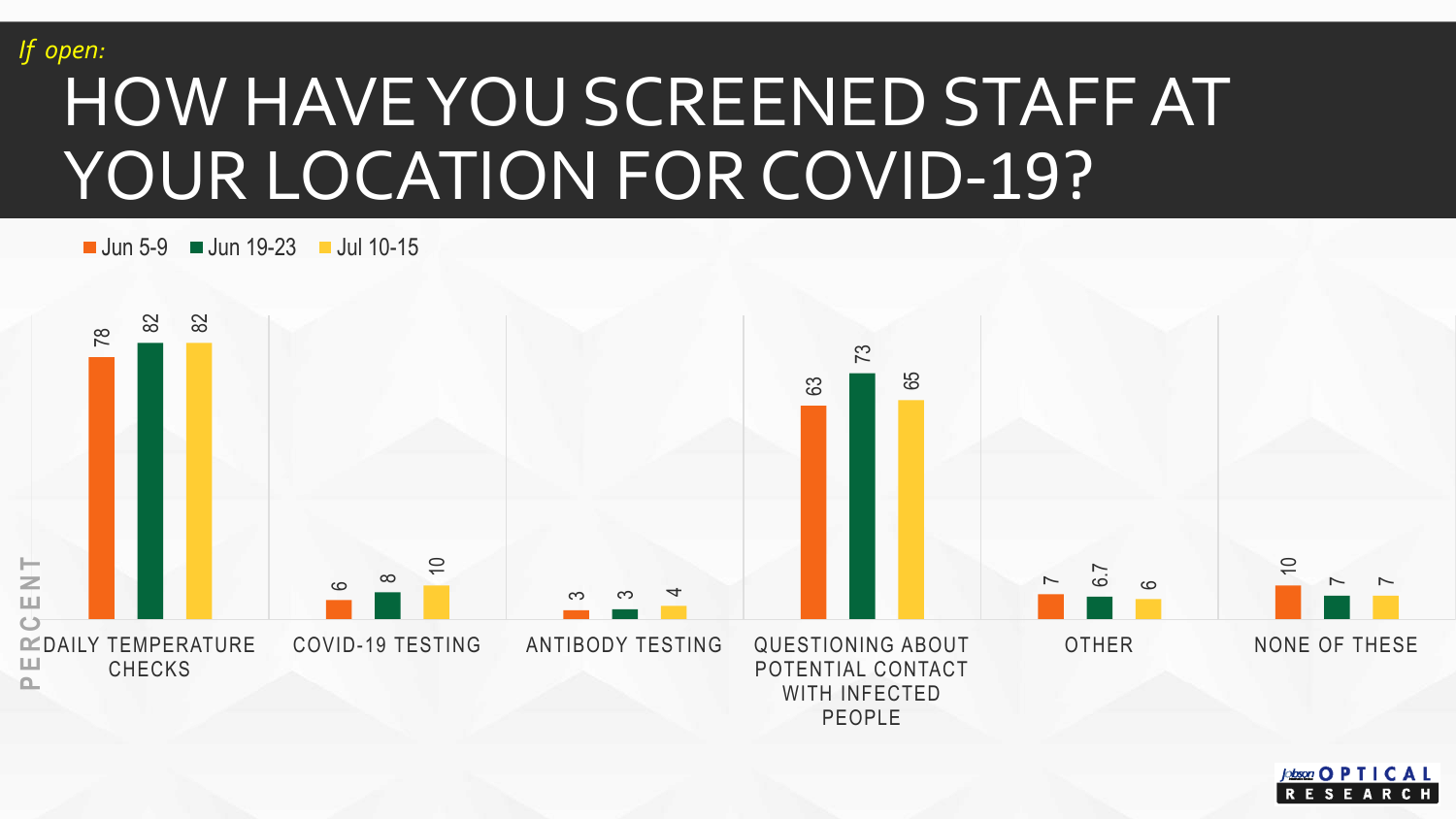*If open:*

## HOW ARE YOU SCREENING PATIENTS FOR COVID-19?

THEIR APPOINTMENT

 $\blacksquare$  Jun 5-9  $\blacksquare$  Jun 19-23  $\blacksquare$  Jul 10-15



APPOINTMENT

 $f<sub>obson</sub>$  O P T I C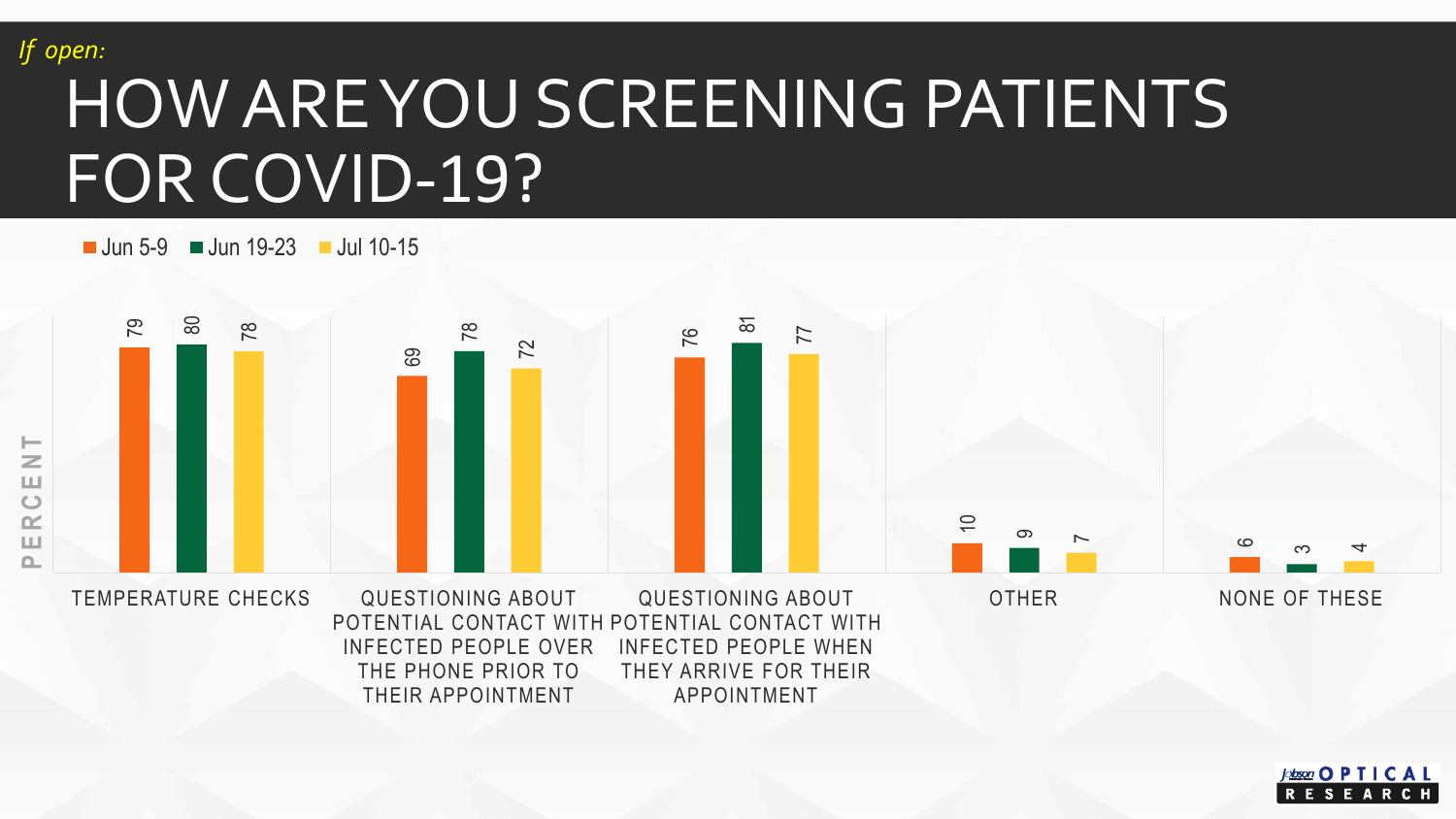#### ARE YOU SEEING PATIENTS WHO ARE FRONTLINE OR ESSENTIAL WORKERS WHO MAY HAVE BEEN IN CONTACT WITH INFECTED PEOPLE? *If open:*



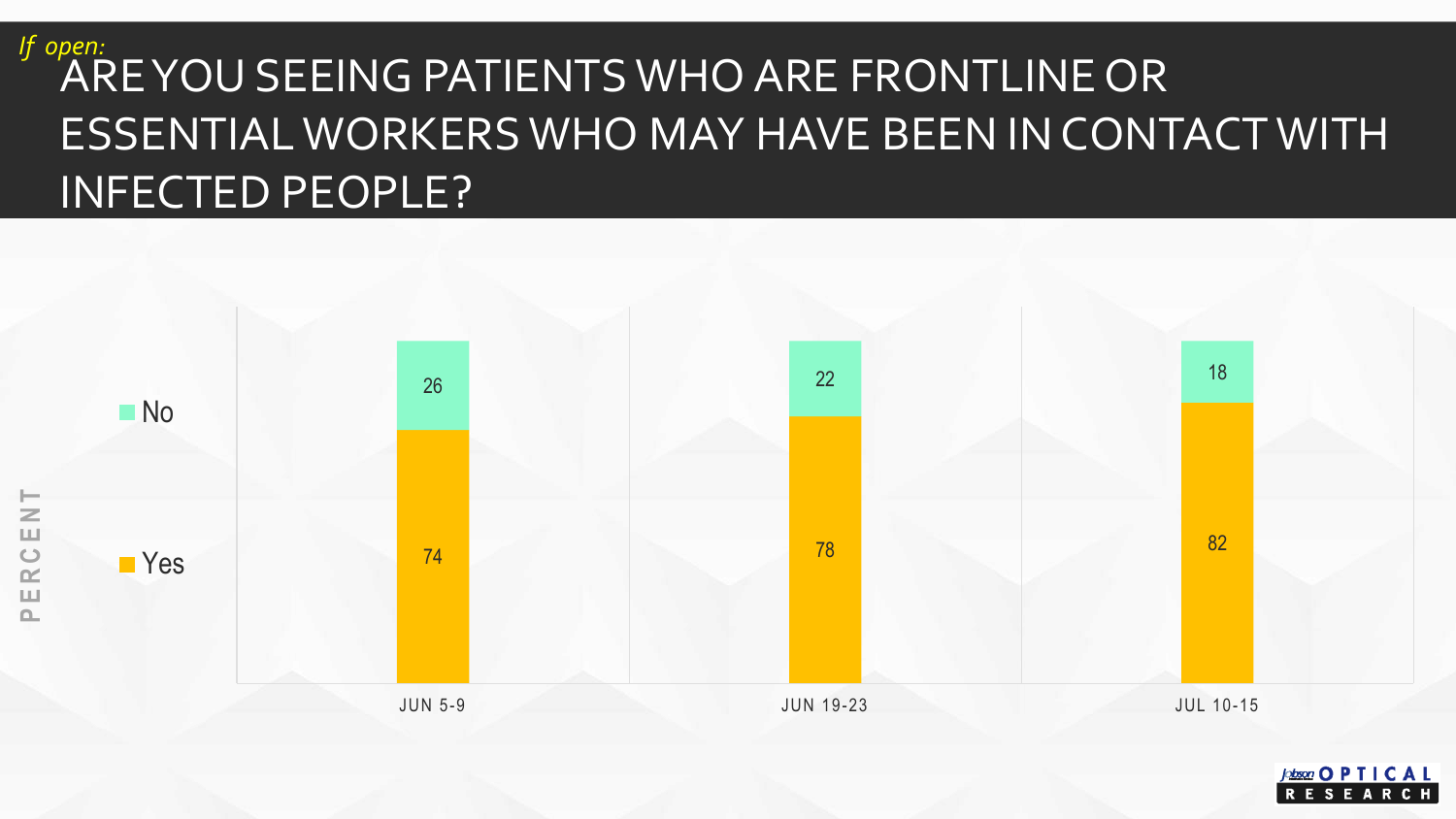

### TYPES OF PATIENTS SEEING



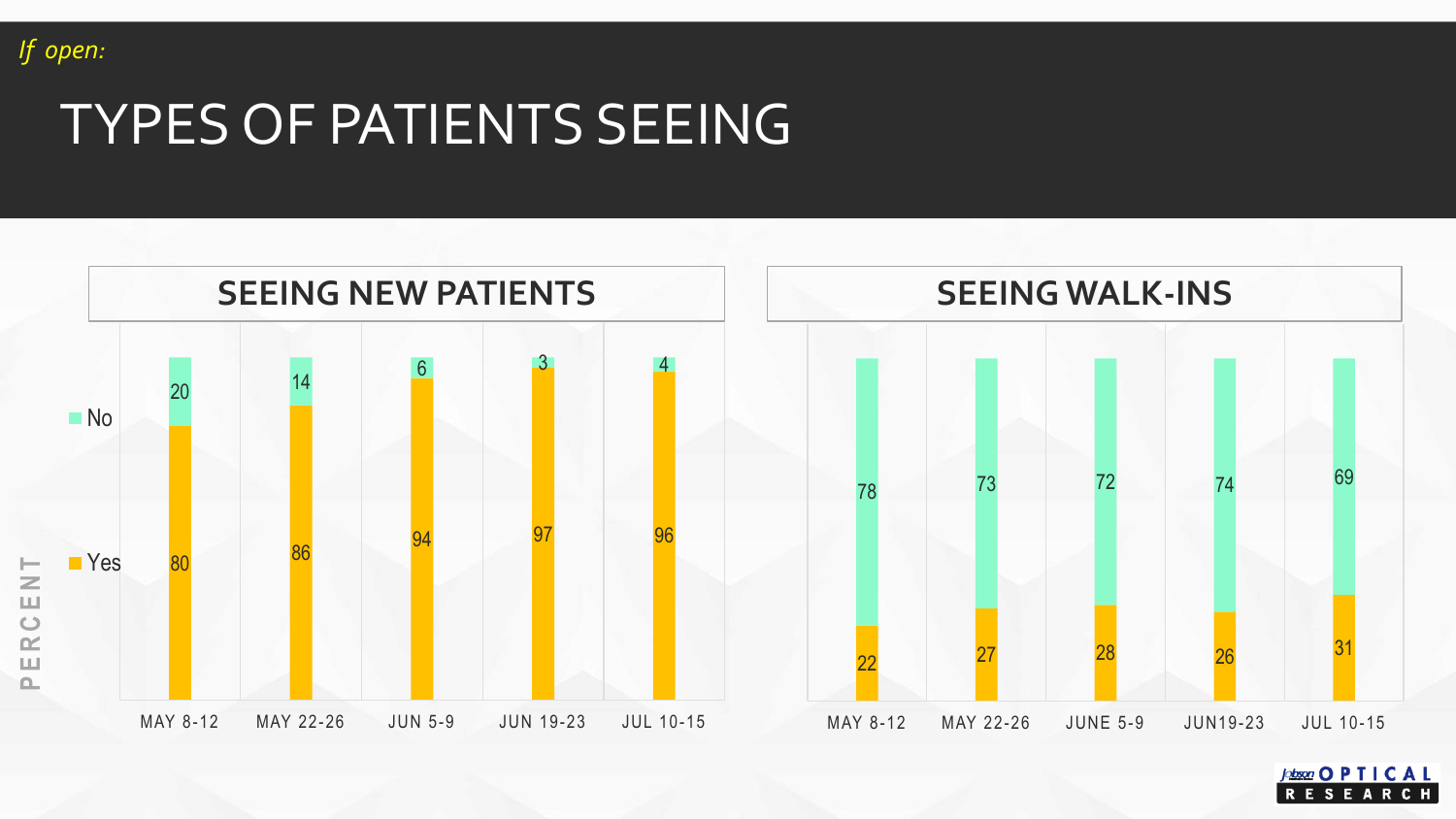

### ARE YOU CURRENTLY PERFORMING CONTACT LENS FITTINGS/TRAININGS IN YOUR OFFICE?



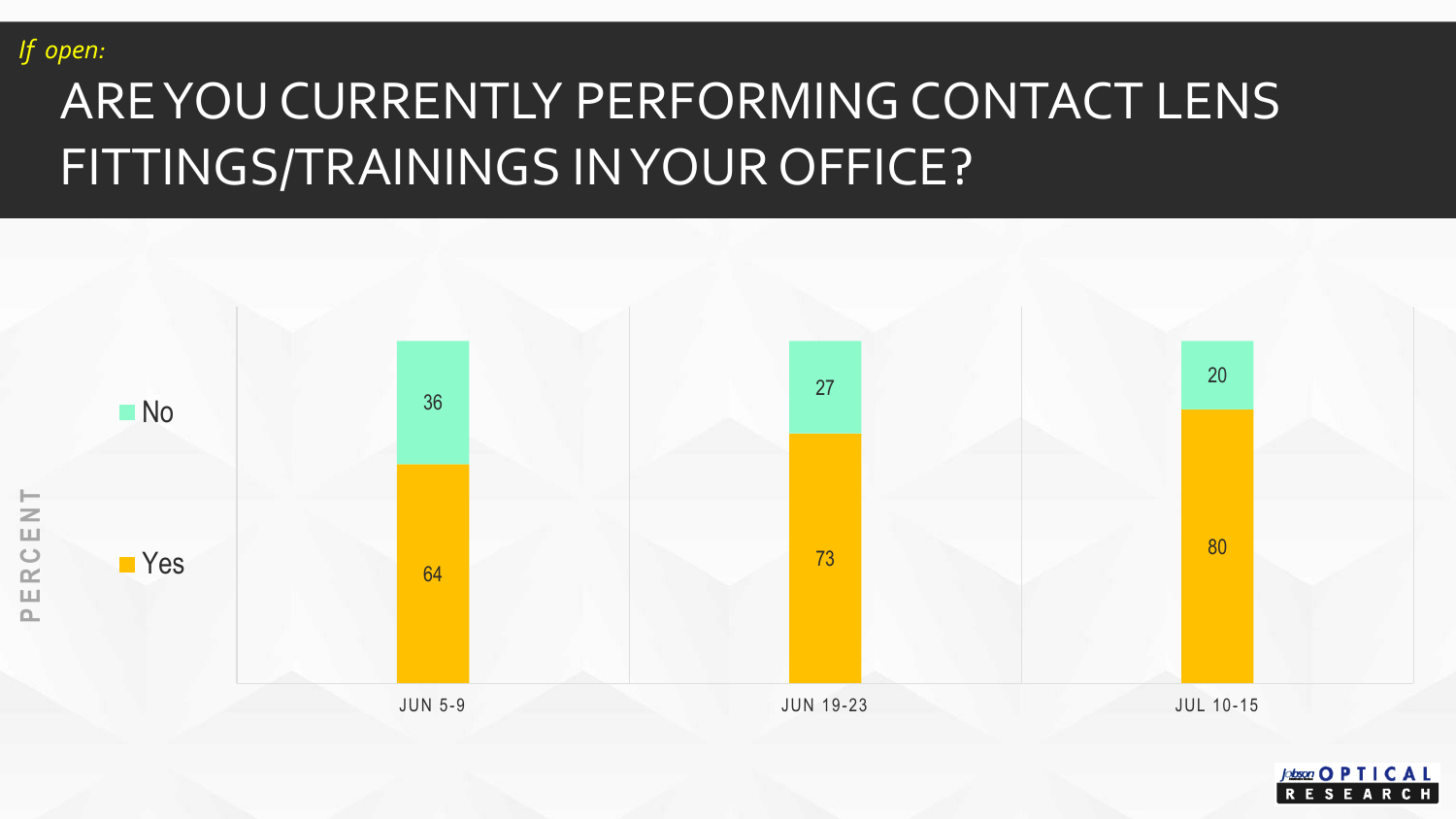#### HAS THE CORONAVIRUS INFLUENCED YOUR CONSIDERATION OF OFFERINGTELEHEALTH SERVICES/OPTIONS?



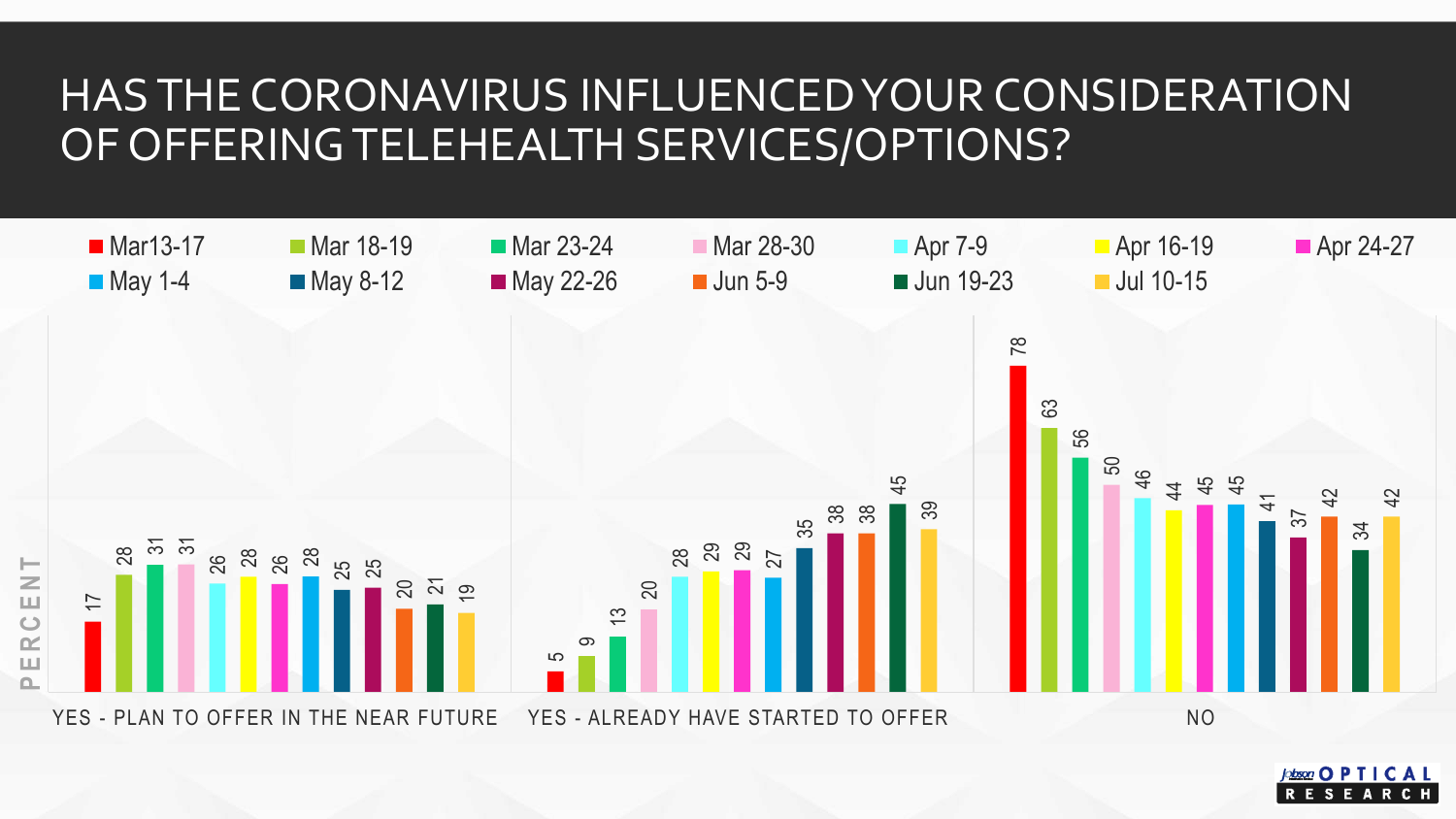**P E R C E N T**

### PLANS TO INTEGRATE TELEHEALTH INTO THE PRACTICE ON A REGULAR BASIS

 $May 8-12$  May 22-26 Jun 5-9 Jun 19-23 Jul 10-15



YES

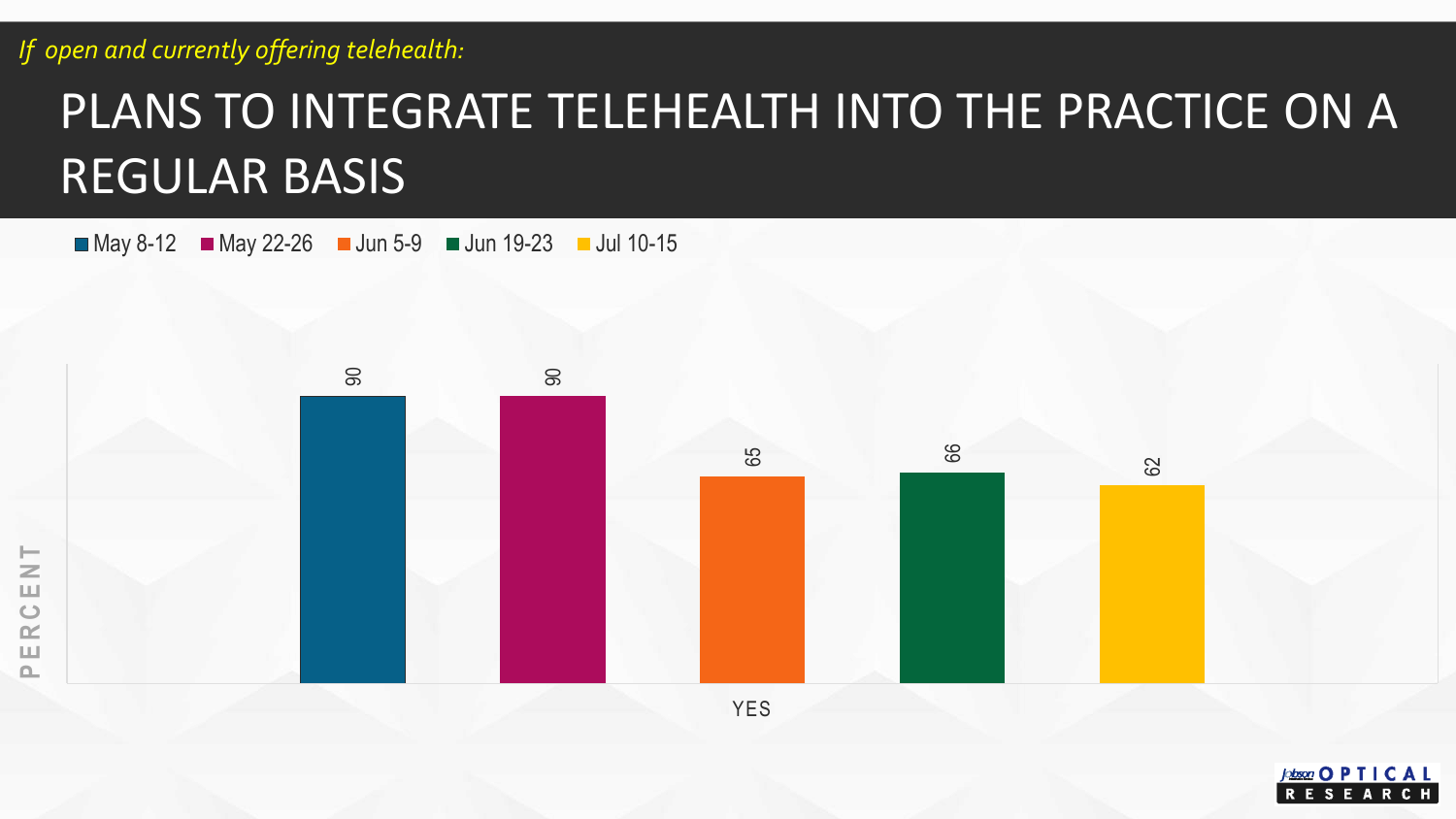#### *IF OFFERING TELEHEALTH:* HAVE YOU BILLED FOR TELEHEALTH SERVICES IN THE LAST TWO WEEKS?



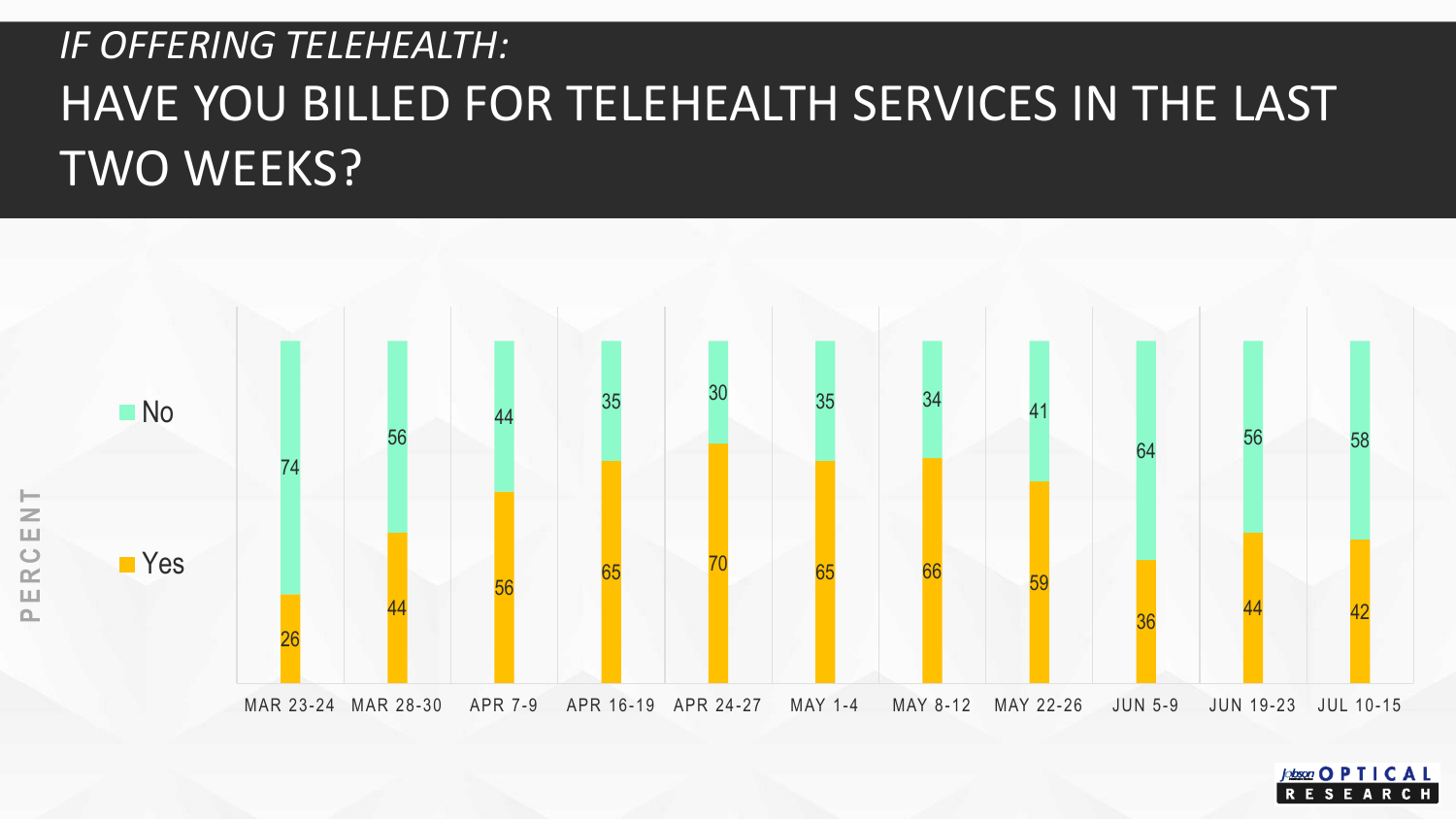

## NEW HOURS OF OPERATION



Jobson O P T I C A L RESEA R  $C$  H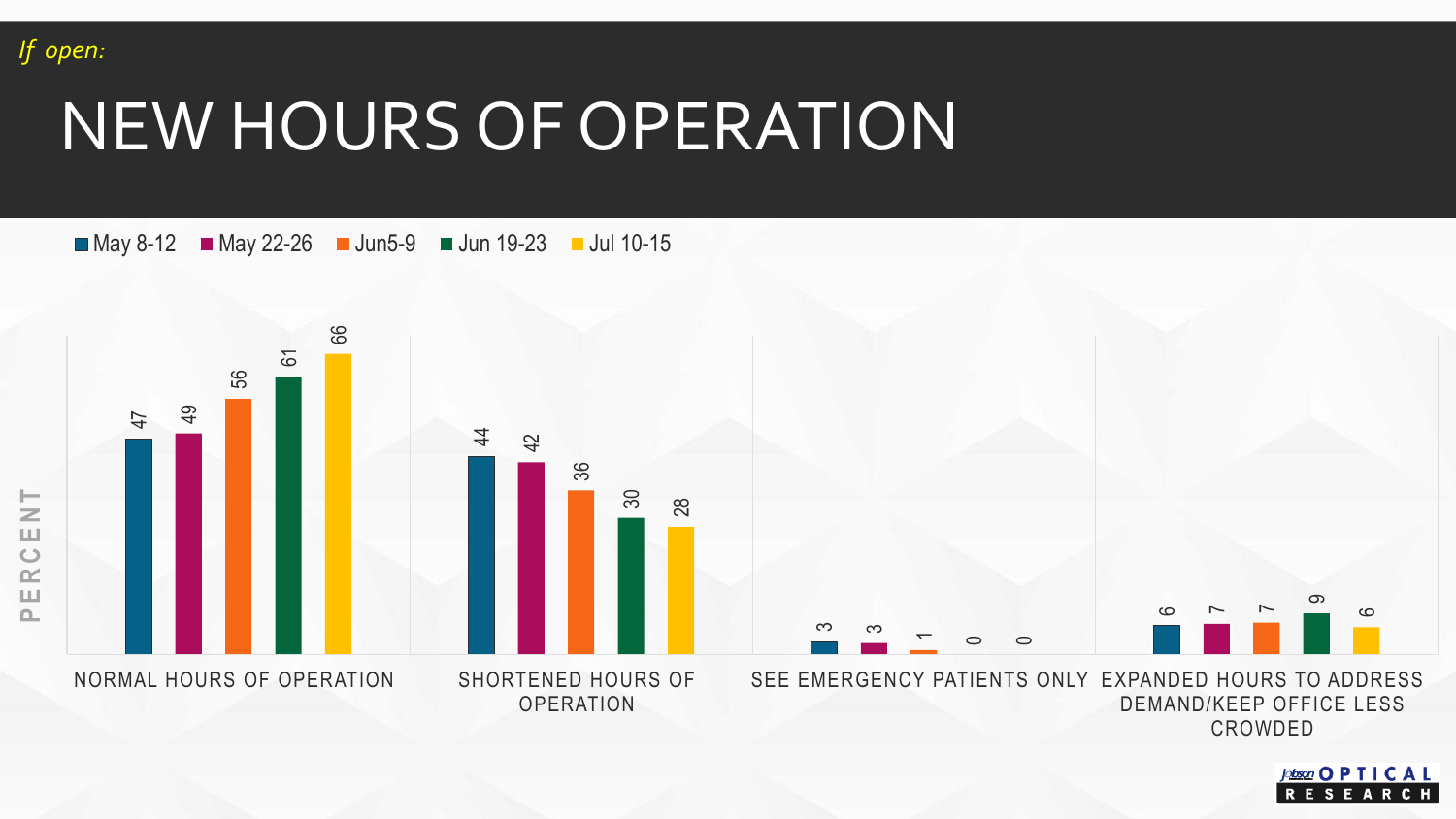

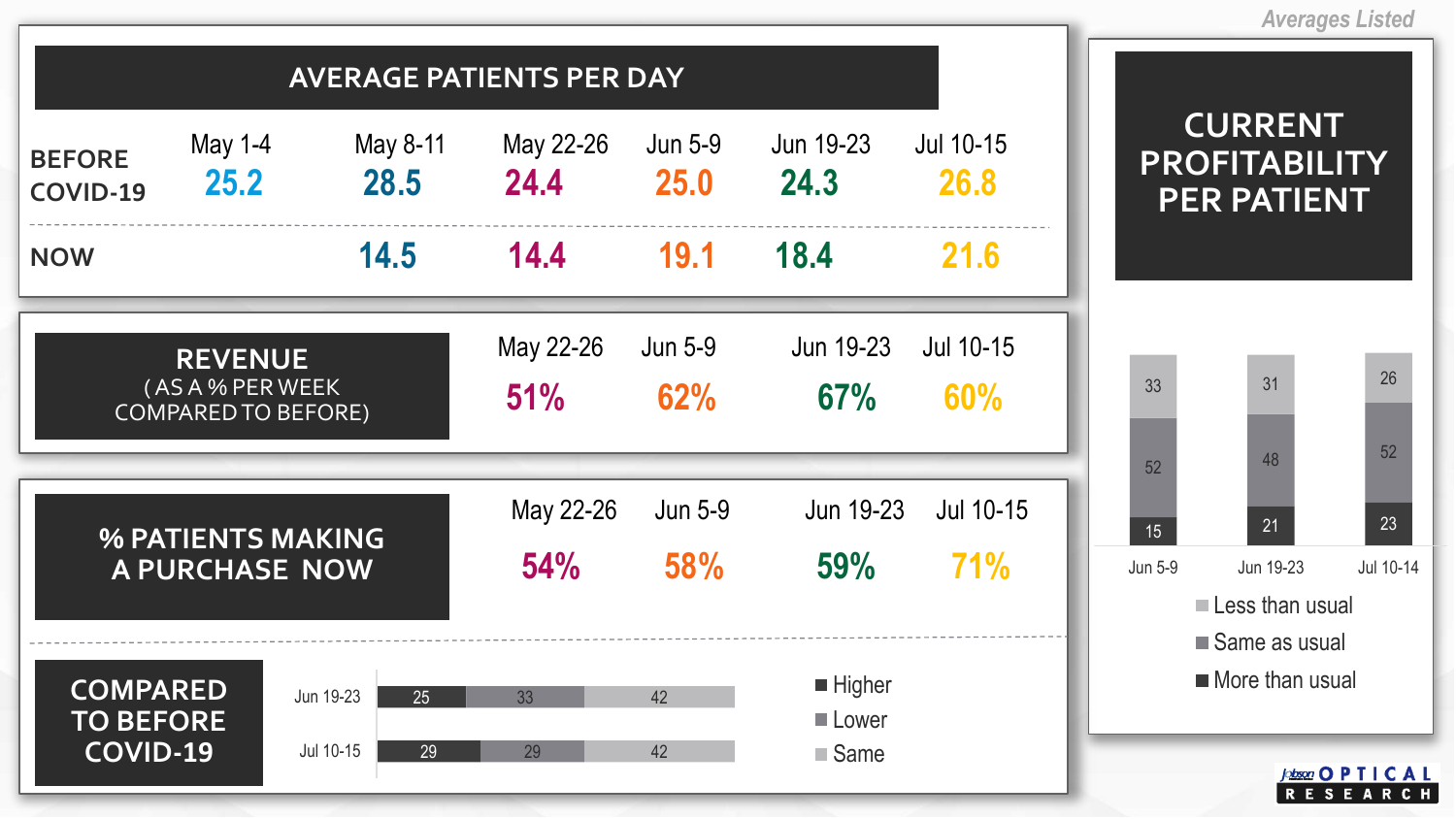| OF THE CURRENT PATIENT BASE YOU ARE SERVICING |
|-----------------------------------------------|
| IN YOUR PRACTICE, WHAT PERCENT ARE: 1         |

| <b>EXISTING PATIENTS WHO HAD TO RESCHEDULE THEIR</b><br><b>REGULARLY SCHEDULED APPOINTMENT DUE TO COVID</b> | Jul 10-15<br>38%            |
|-------------------------------------------------------------------------------------------------------------|-----------------------------|
| EXISTING PATIENTS WHO WERE DUE TO COME IN AROUND THIS<br>TIME FOR THEIR REGULARLY SCHEDULED APPOINTMENT     | 40%                         |
| <b>NEW PATIENTS</b>                                                                                         | <b>18%</b>                  |
| <b>OTHER</b>                                                                                                | $\Lambda^{0}/_{\!\!\alpha}$ |
|                                                                                                             |                             |

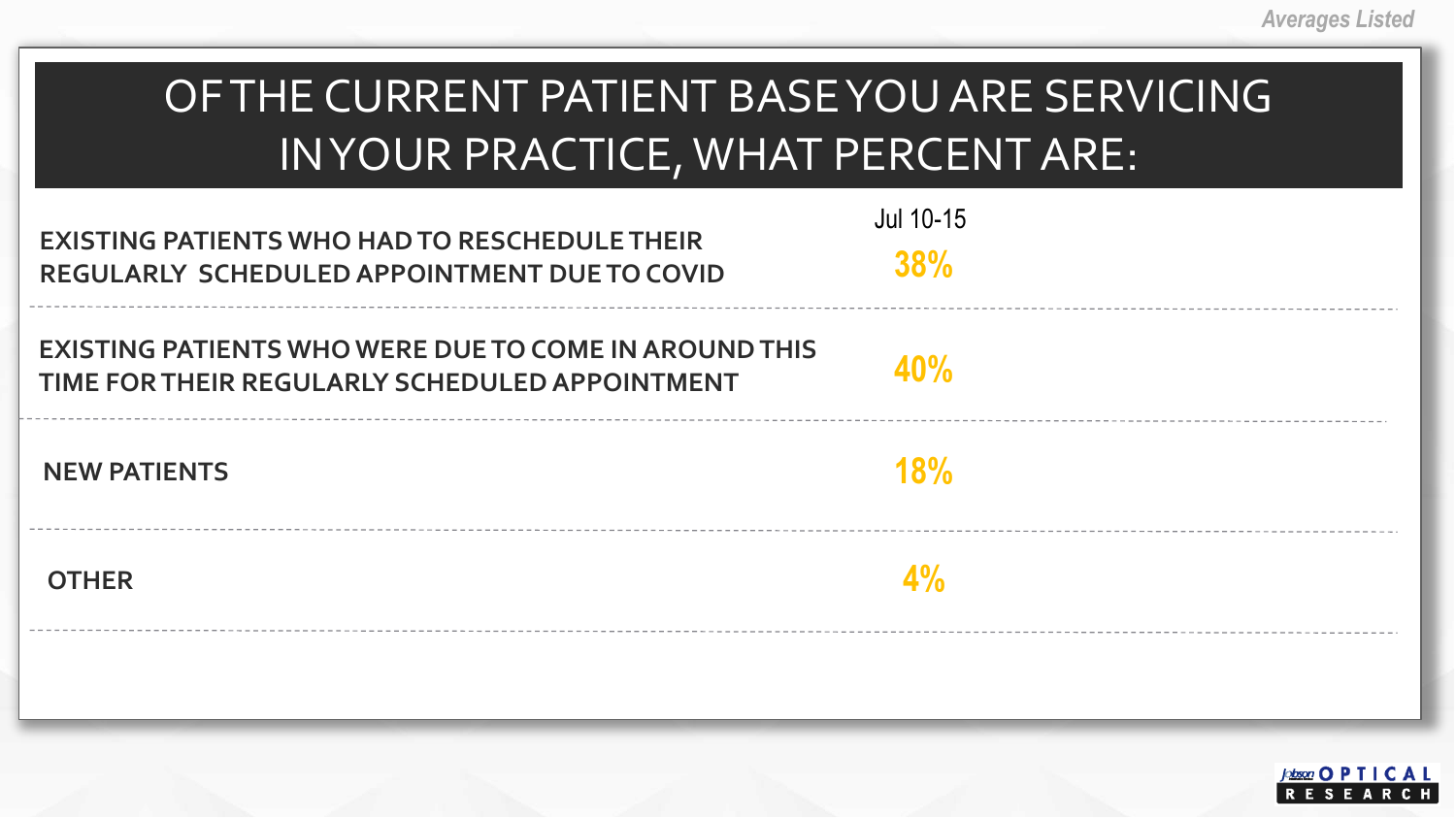#### *If open:*

## HOW DO YOU THINK THE # OF PATIENTS YOU SEE PER DAY WILL CHANGE OVER THE NEXT 30 DAYS.?

 $\blacksquare$  May 22-26  $\blacksquare$  Jun 5-9  $\blacksquare$  Jun 19-23  $\blacksquare$  Jul 10-15



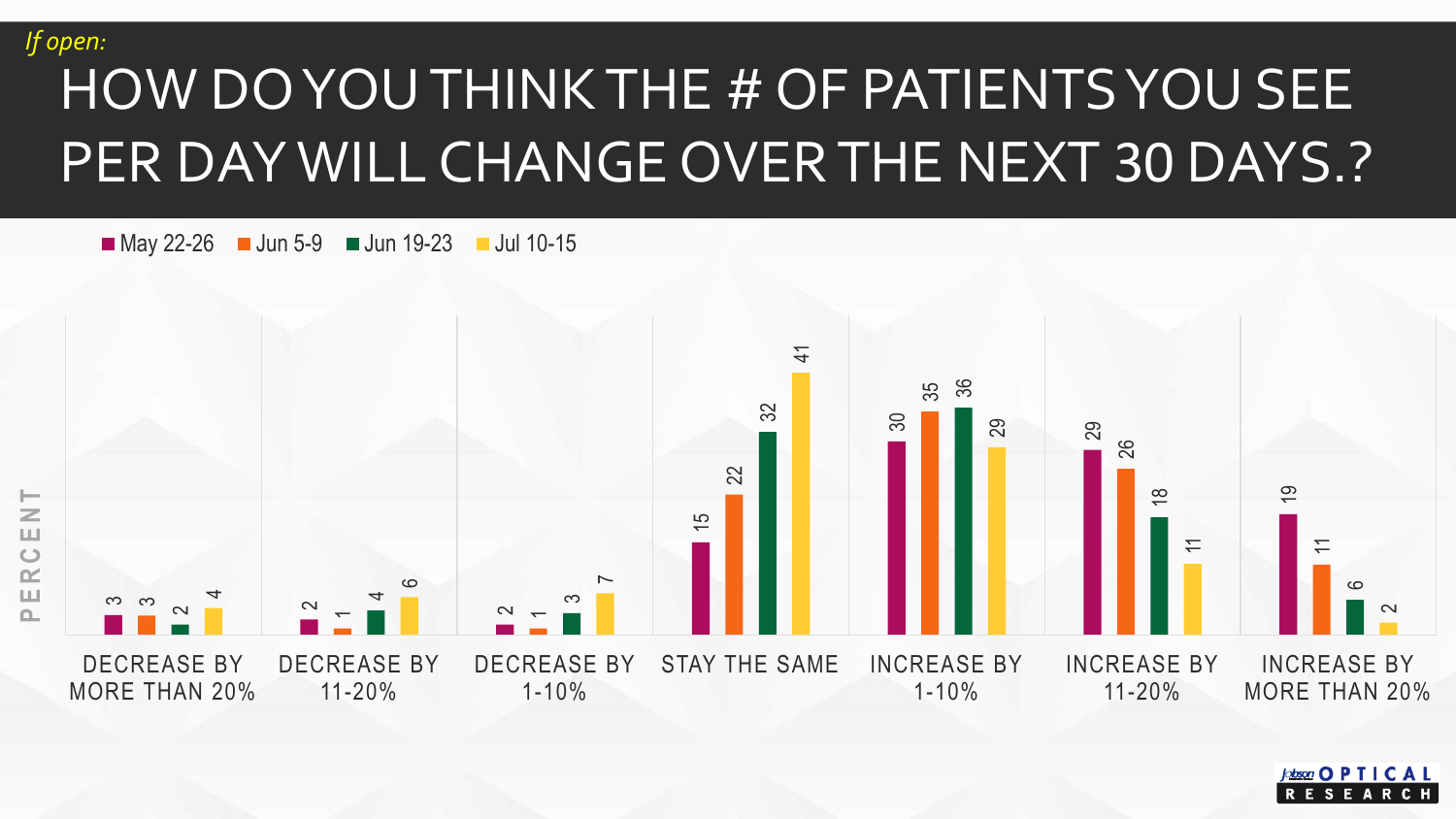## PPE REQUIREMENTS: *DOCTORS*

 $May 8-12$  May 22-26 Jun 5-9 Jun 19-23 Jul 10-15

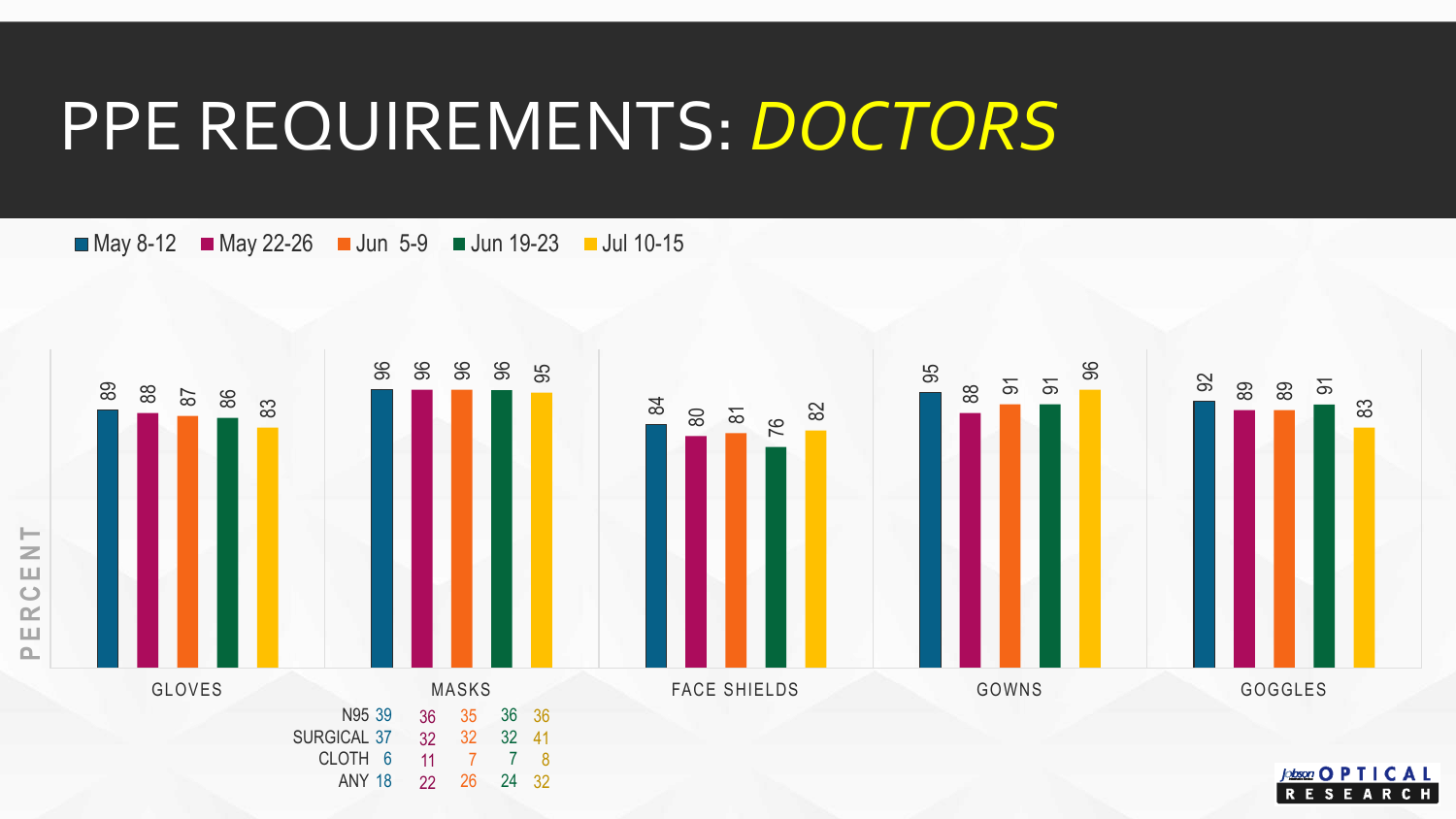### PPE REQUIREMENTS: *OPTICIANS/DISPENSERS*

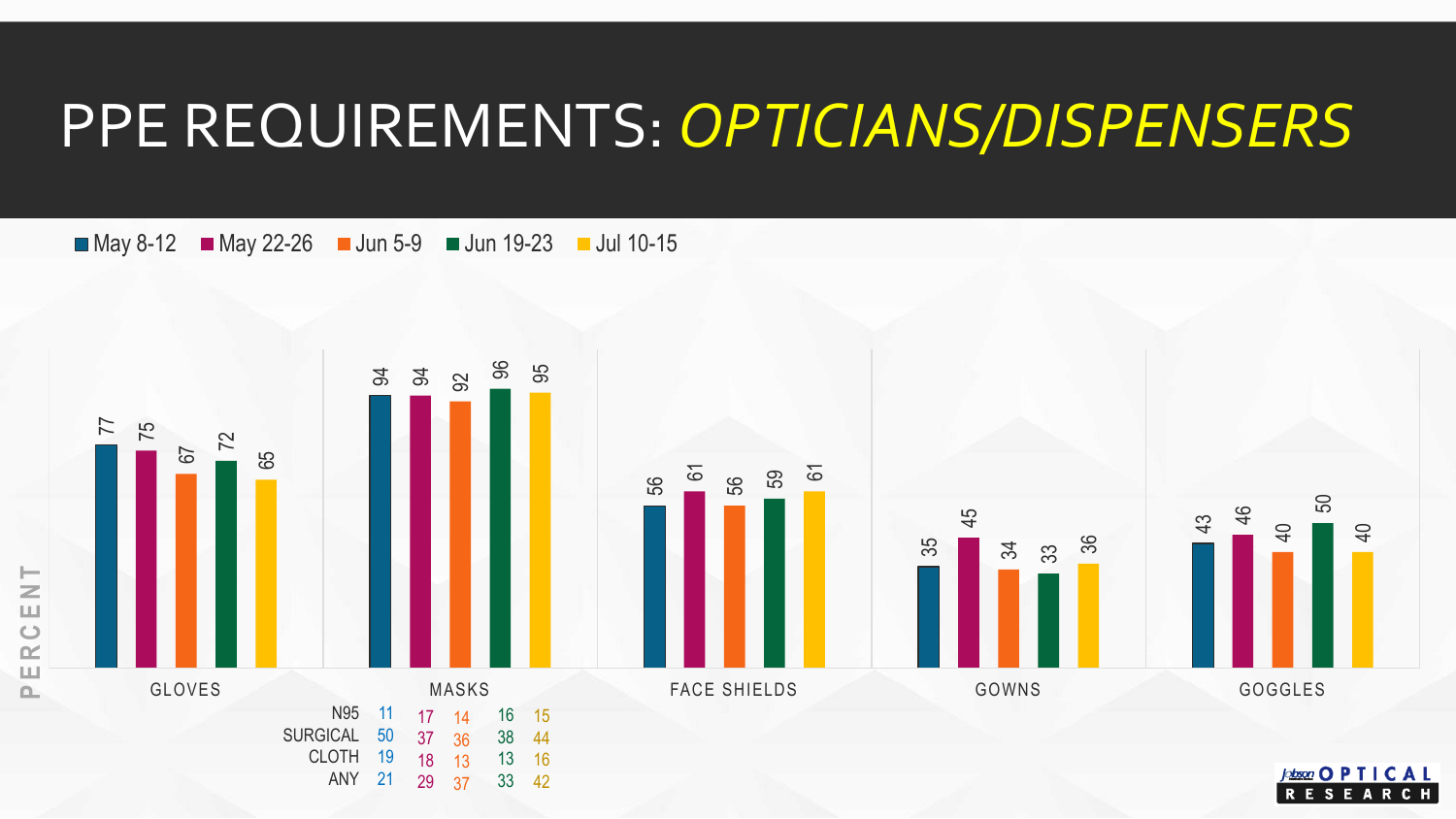## PPE REQUIREMENTS: *TECHS*

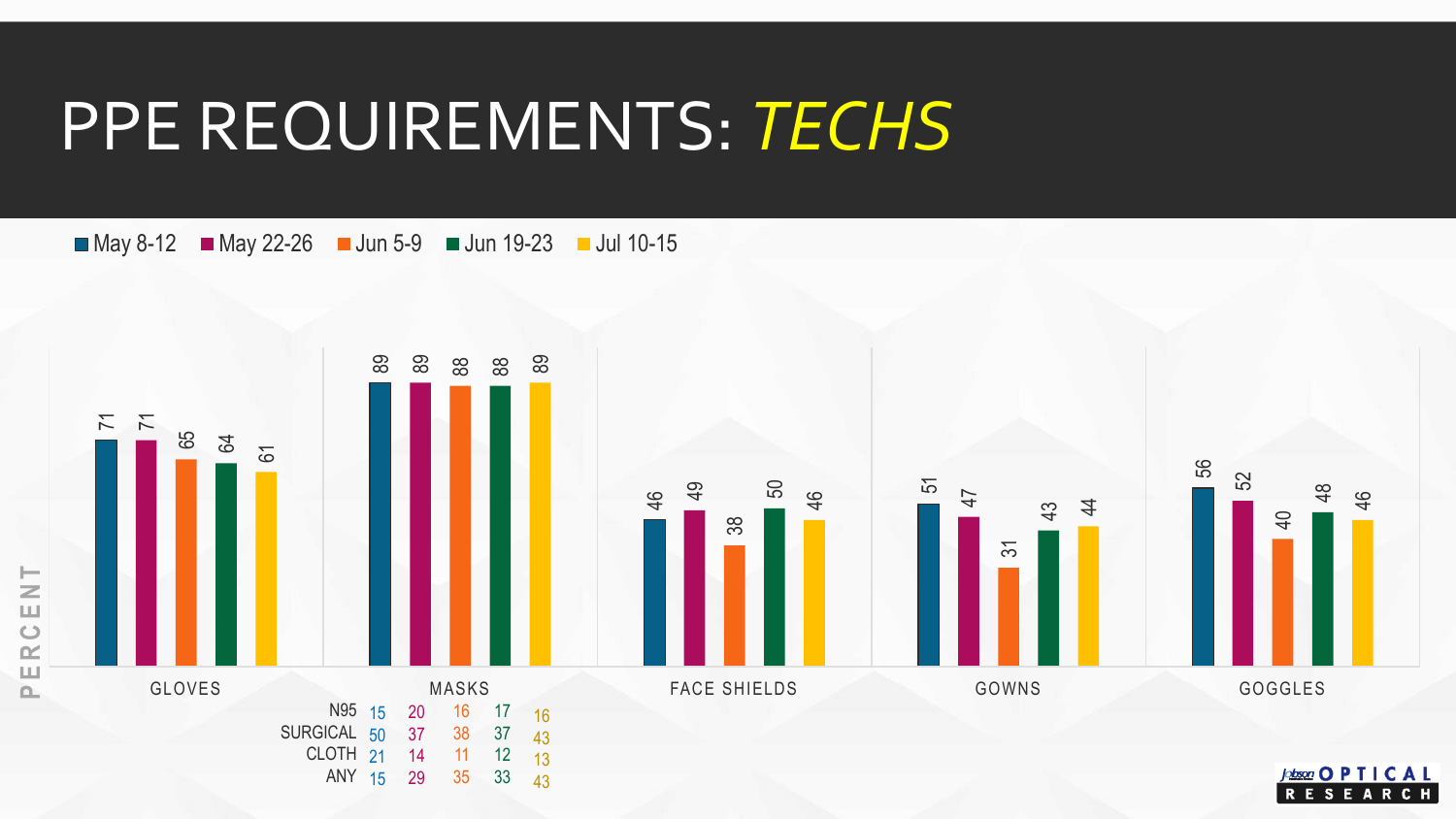## PPE REQUIREMENTS: *RECEPTION/STAFF*

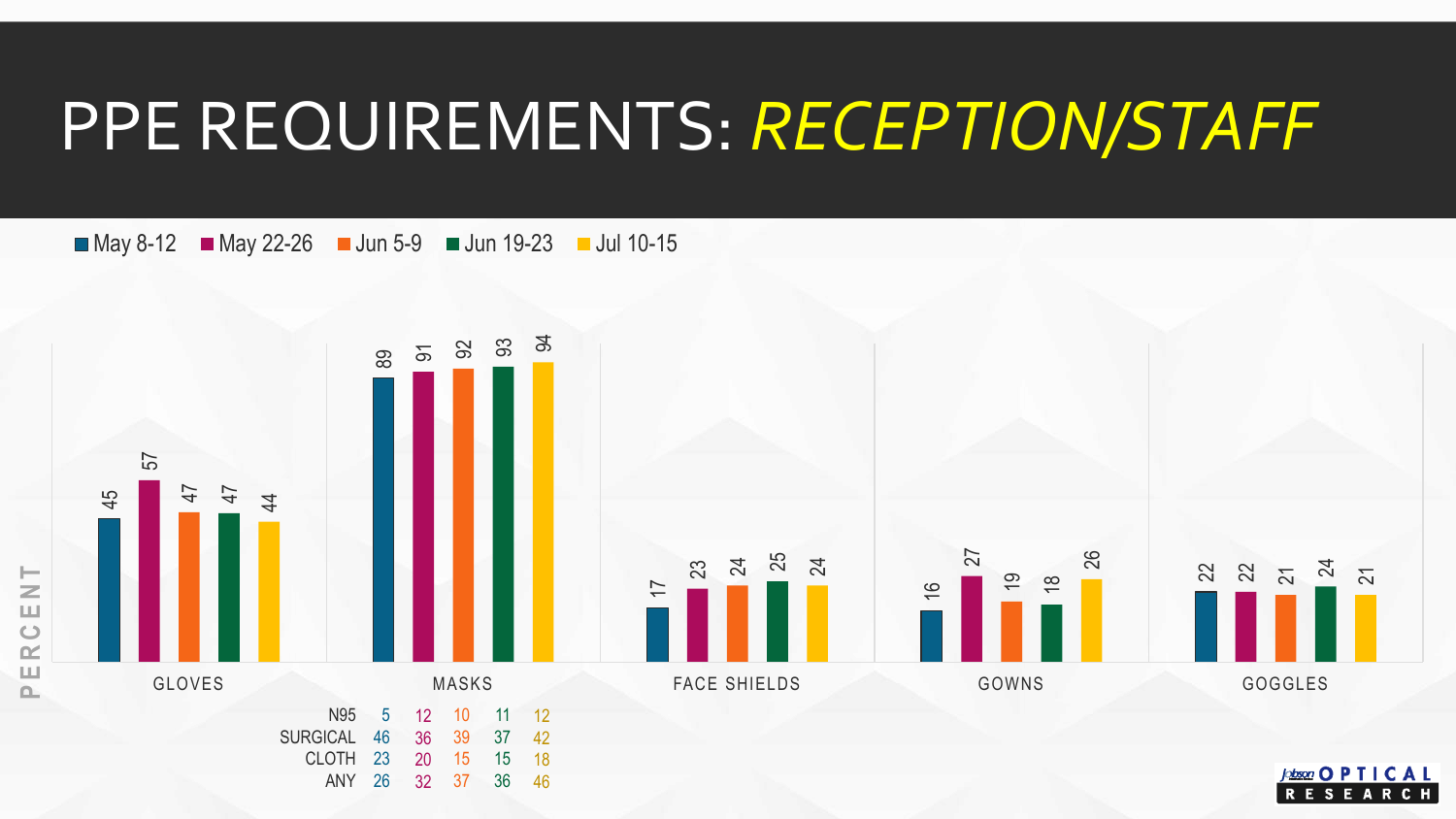## PPE REQUIREMENTS: *PATIENTS*

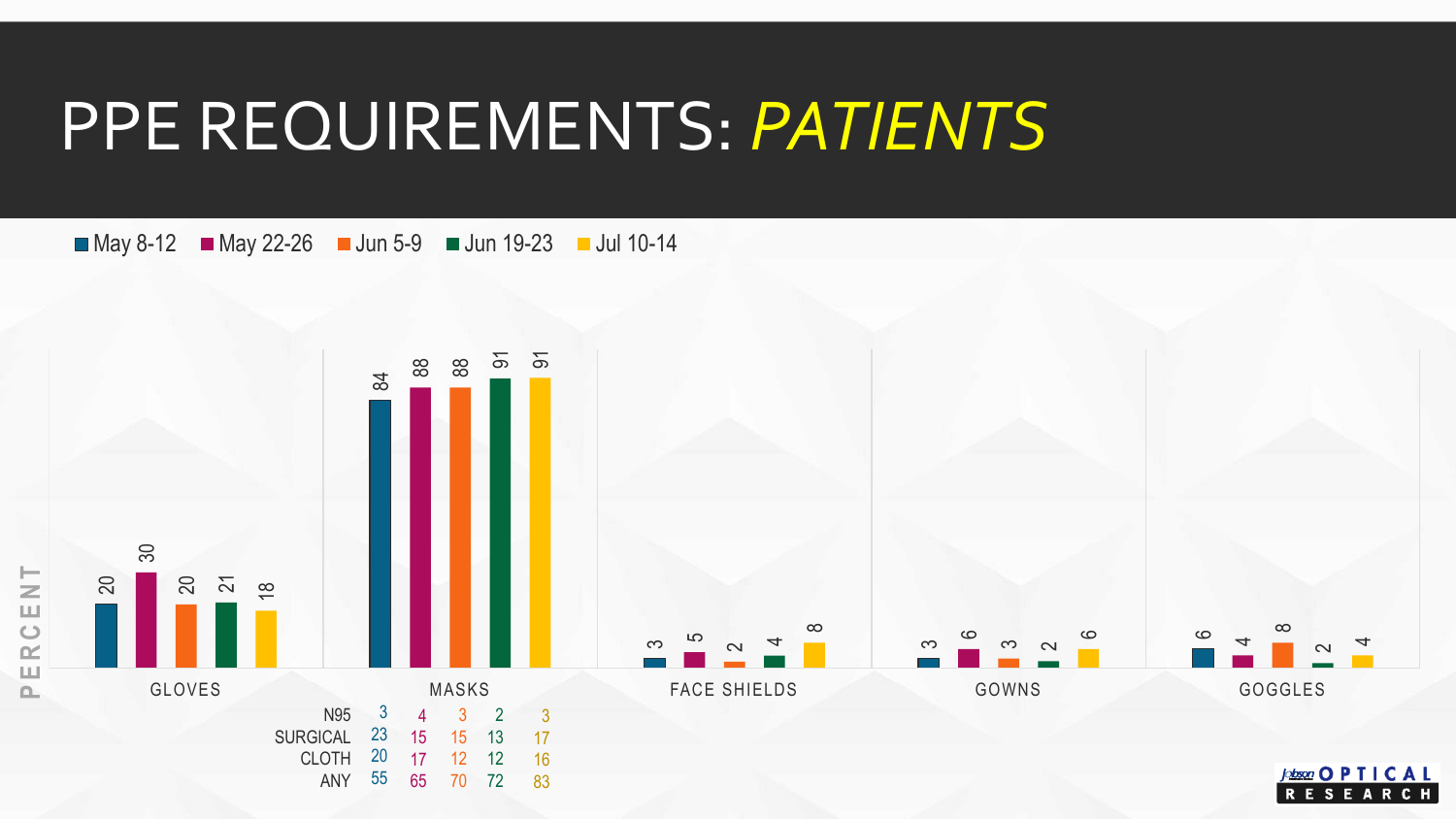### HAVE YOU BEEN ABLE TO ACQUIRE ALL THE PPE YOU NEED FOR YOU AND YOUR STAFF?



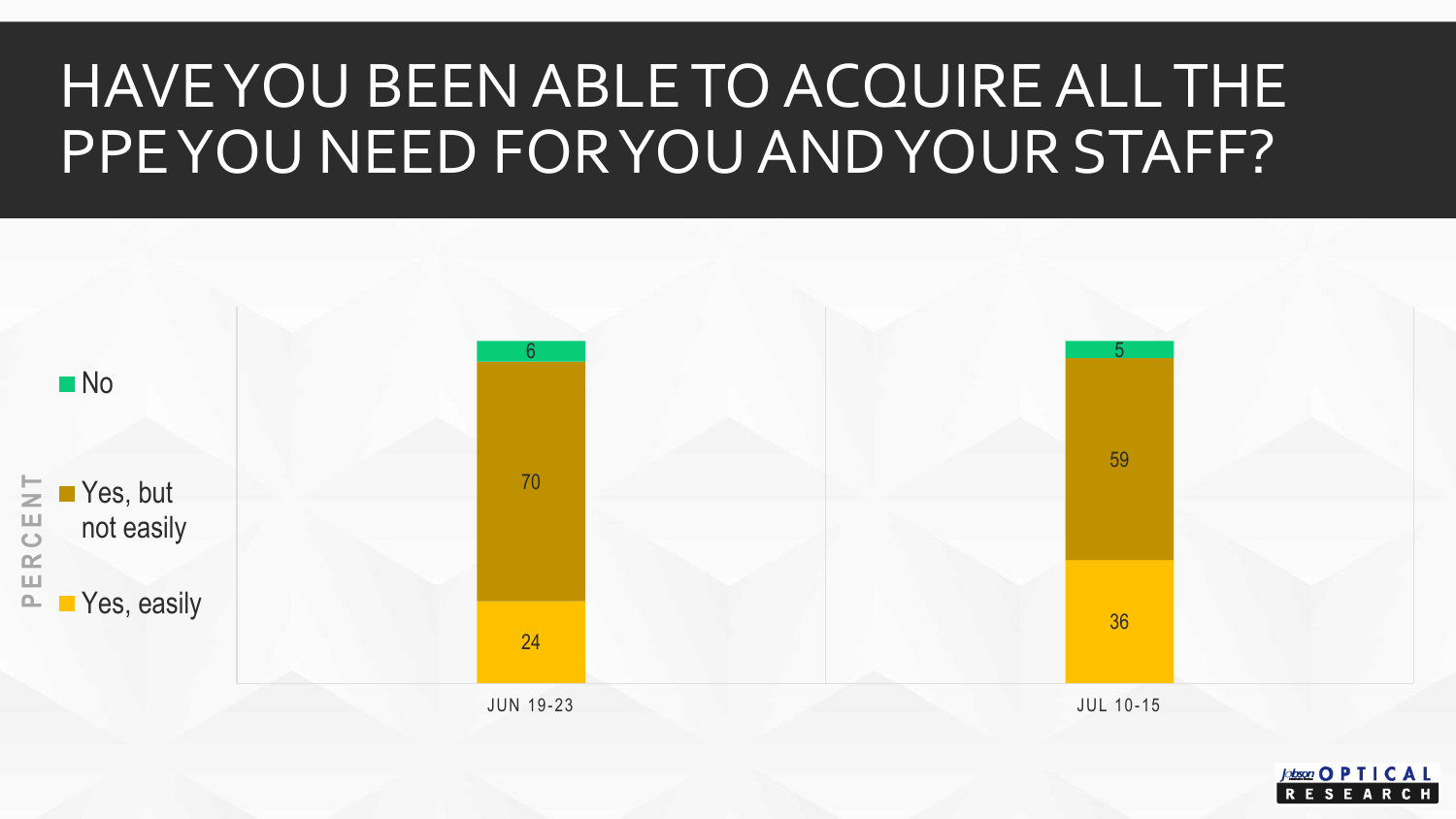

### HOW ARE YOU HANDLING PATIENTS WHO ARRIVE WITHOUT A MASK?

 $\blacksquare$  May 22-26  $\blacksquare$  Jun 5-9  $\blacksquare$  Jun 19-23  $\blacksquare$  Jul 10-15



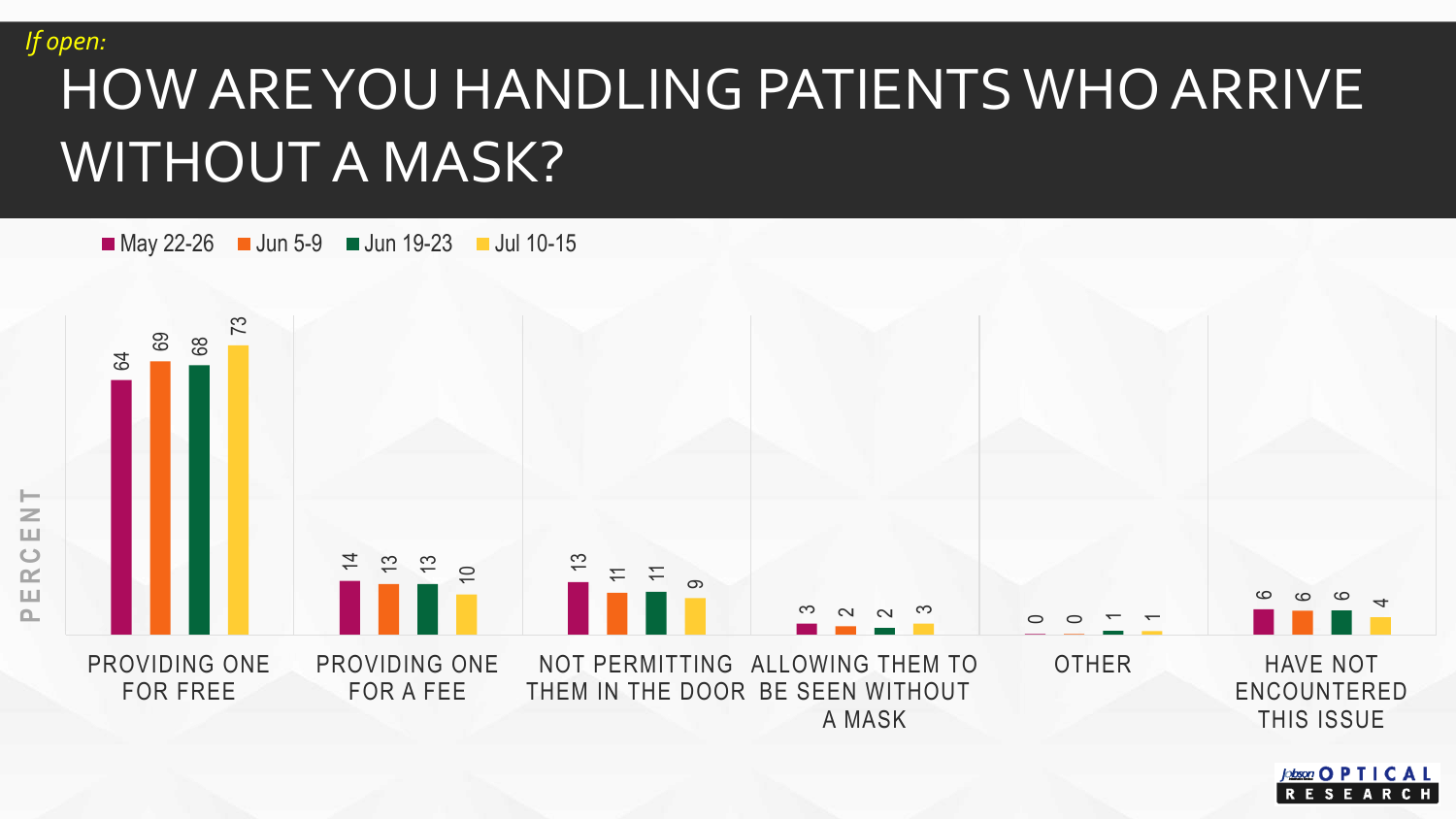### HOW WILL YOU HANDLE THE ADDITIONAL COSTS OF PPE?

May 22-26 Jun 5-9 Jun 19-23 Jul 10-15



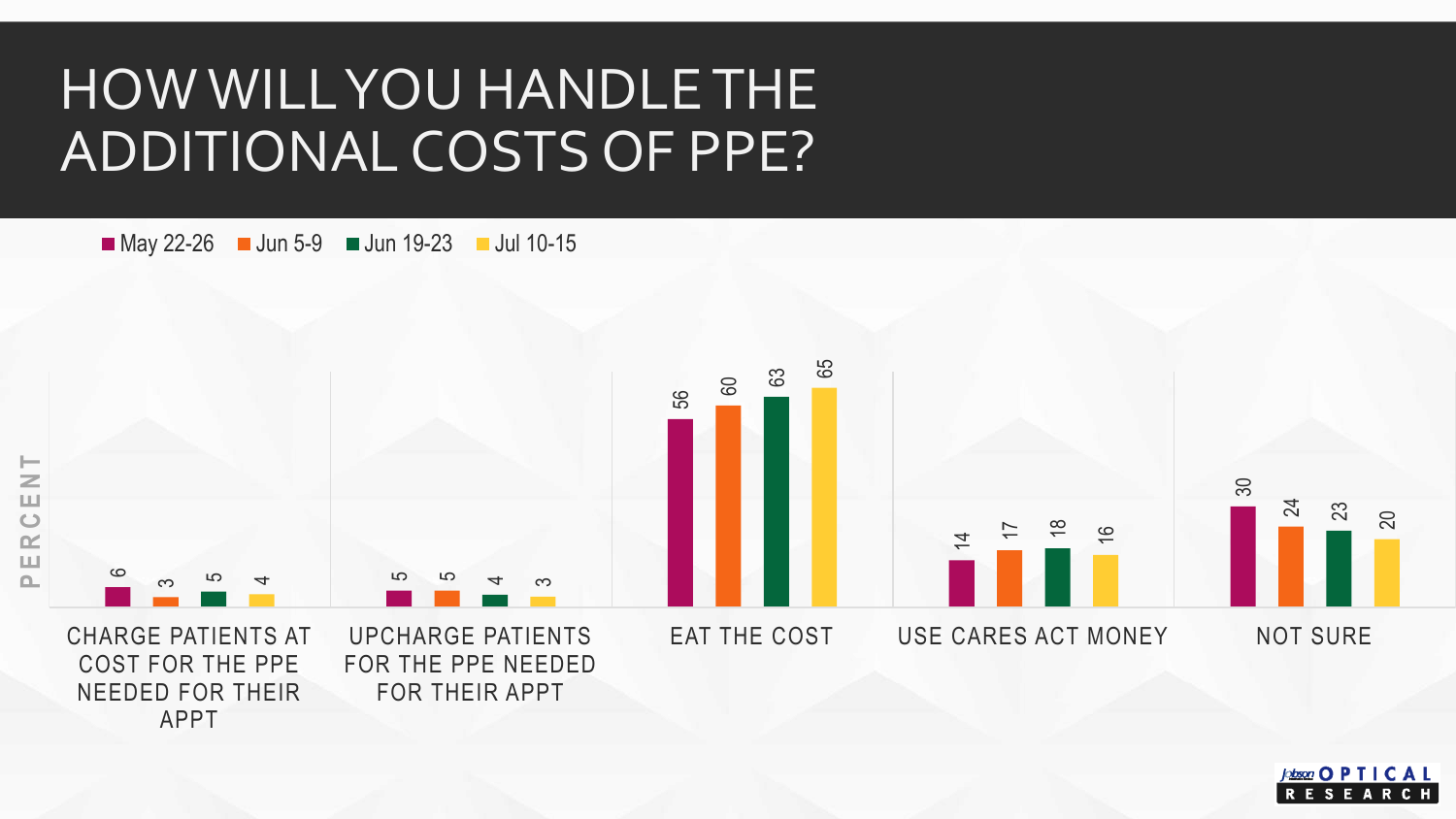#### CHANGES TO DISPENSARY



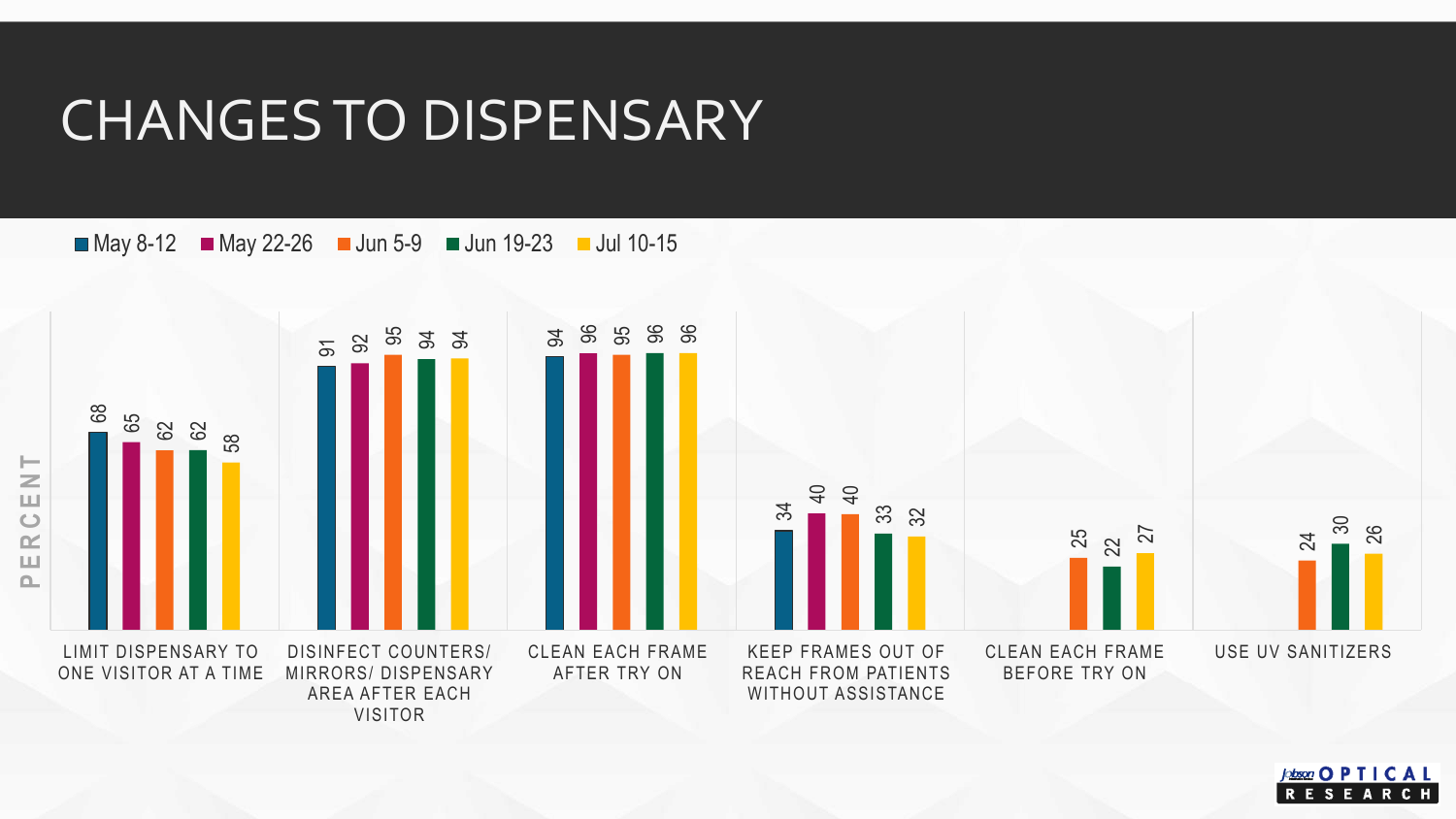#### WHO ARE YOUR GO TO SOURCES FOR INFORMATION ON THE PANDEMIC AS IT RELATES TO YOUR PRACTICE? *CHOOSE TOP 3.*

 $\blacksquare$  Jun 5-9  $\blacksquare$  Jun 19-23  $\blacksquare$  Jul 10-15



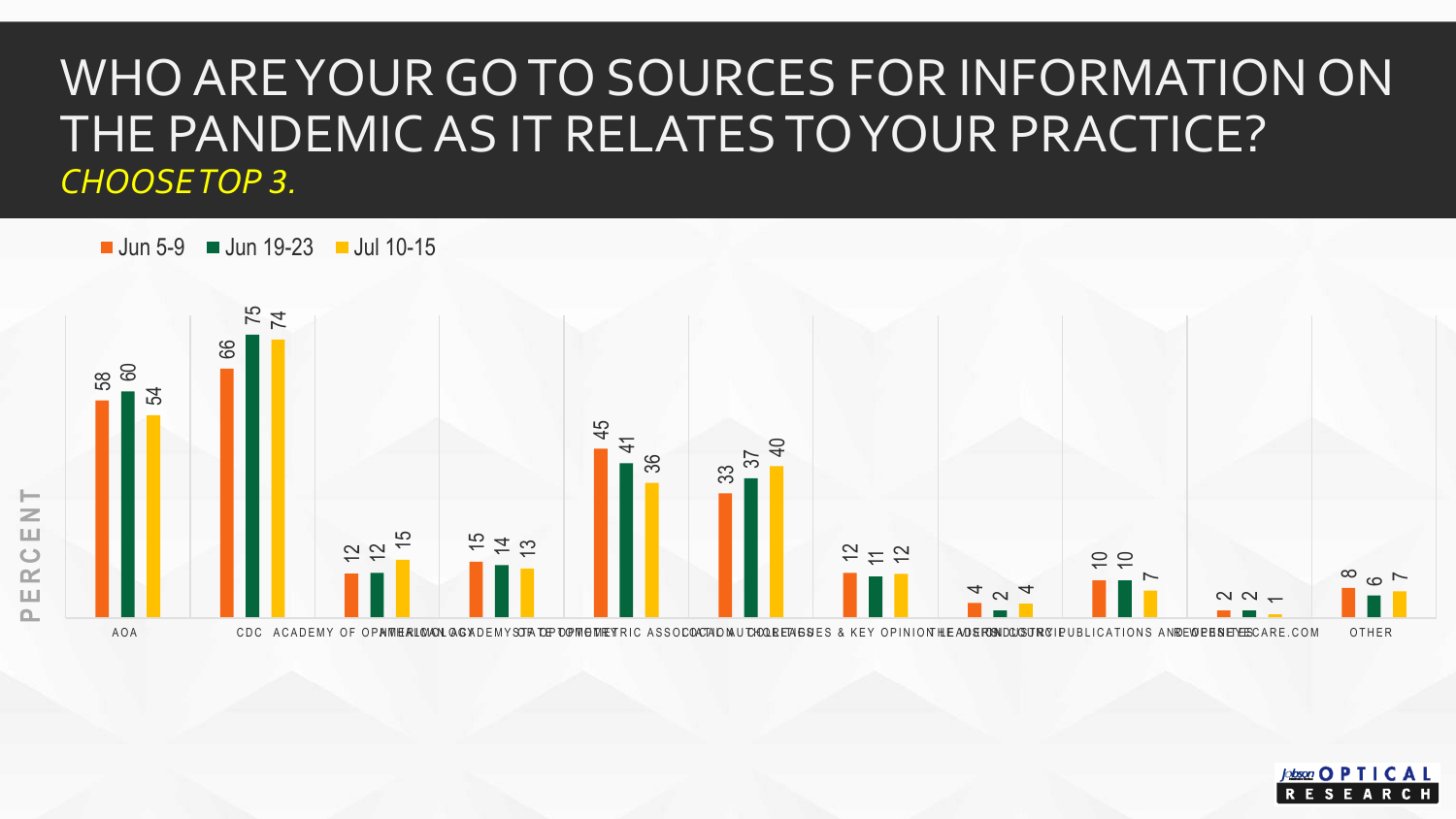### ASSUMING THE FOLLOWING INDUSTRY EVENTS ARE TAKING PLACE, WHICH DO YOU PLAN TO ATTEND?



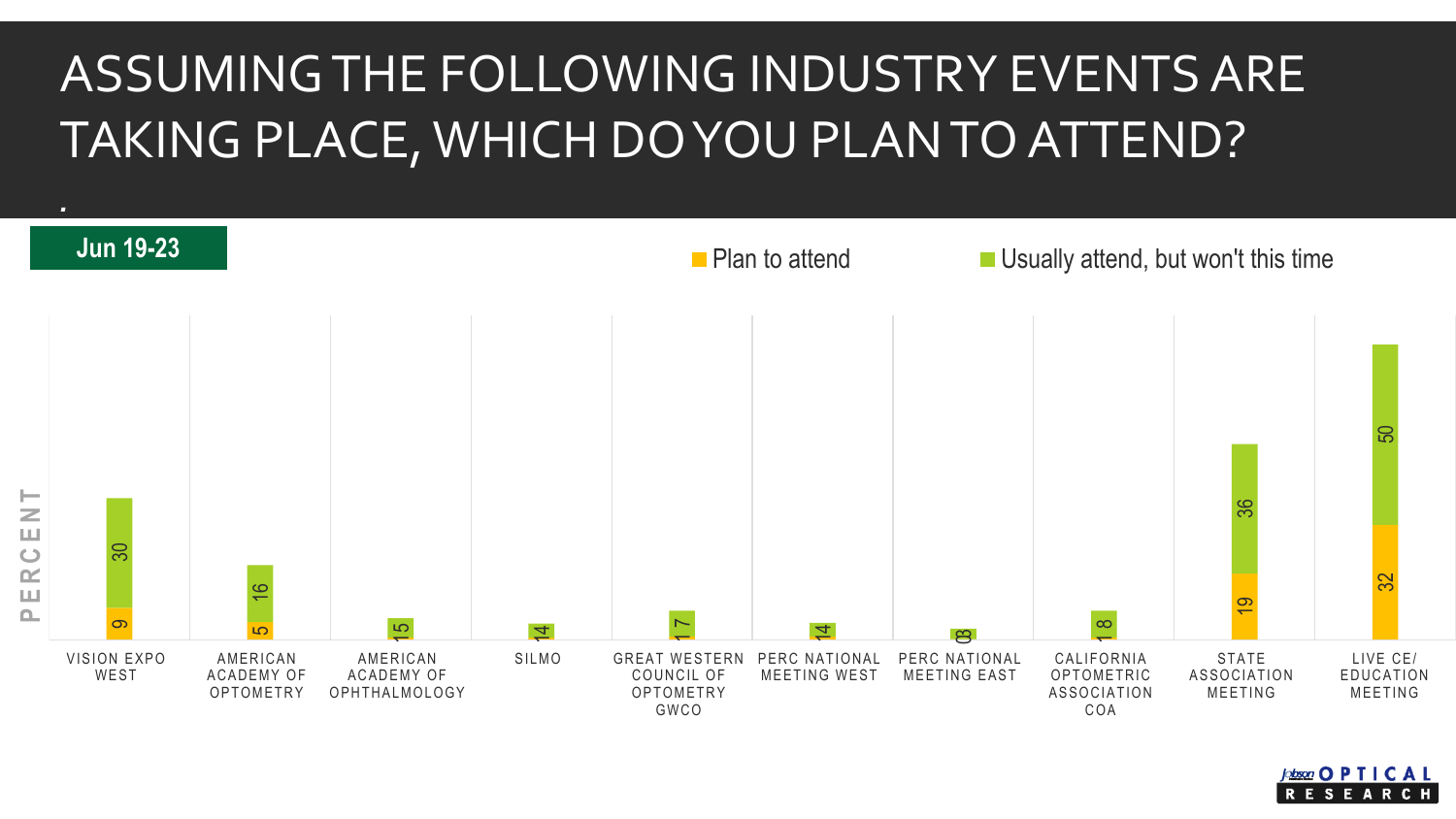### ASSUMING THE FOLLOWING INDUSTRY EVENTS ARE TAKING PLACE, WHICH DO YOU PLAN TO ATTEND?



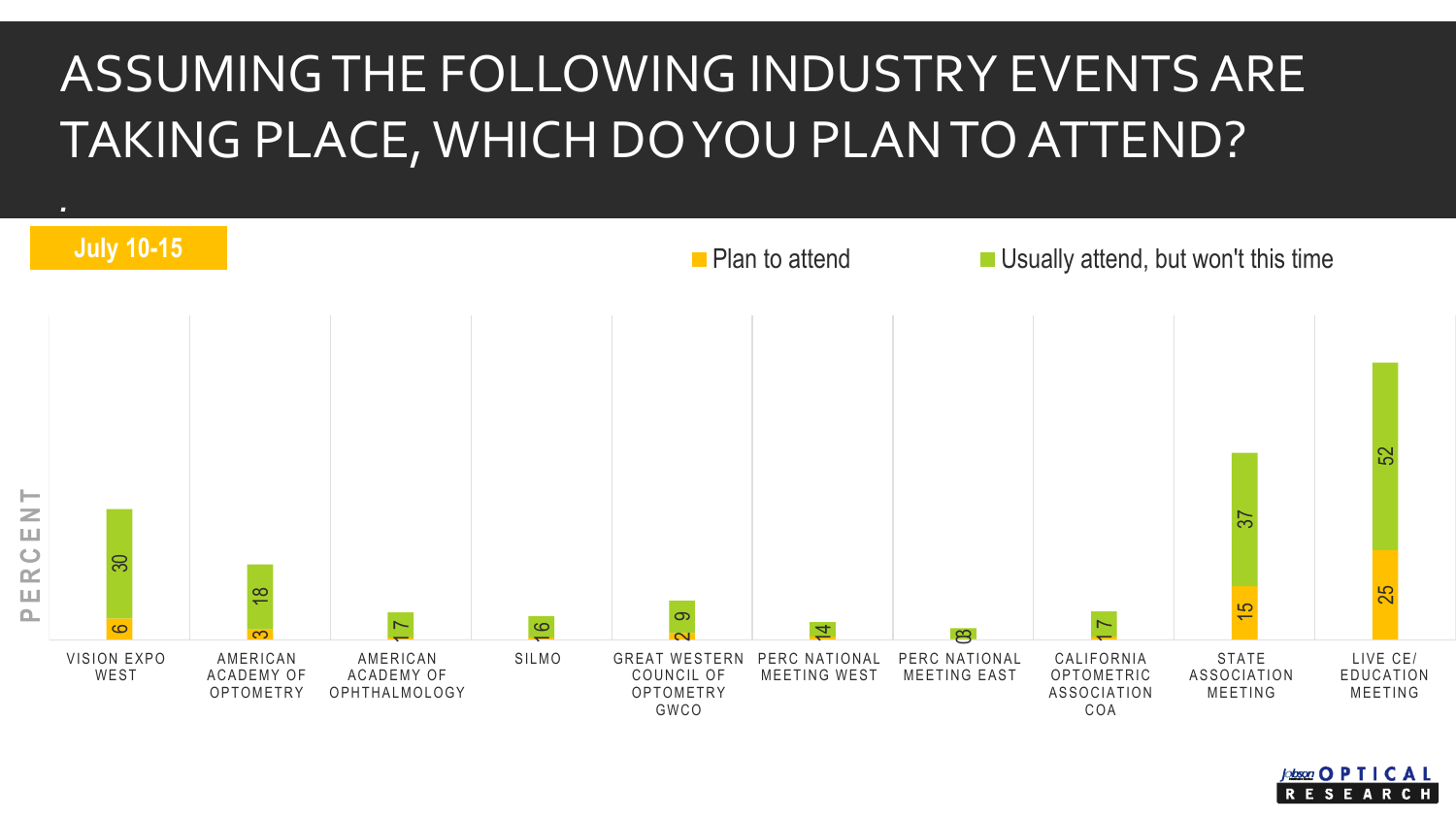#### IN THE LAST WEEK OR SO HAS YOUR AREA HAD AN INCREASE OR DECREASE IN THE AMOUNT OF COVID-19 CASES?



 $pbson$  O P T I C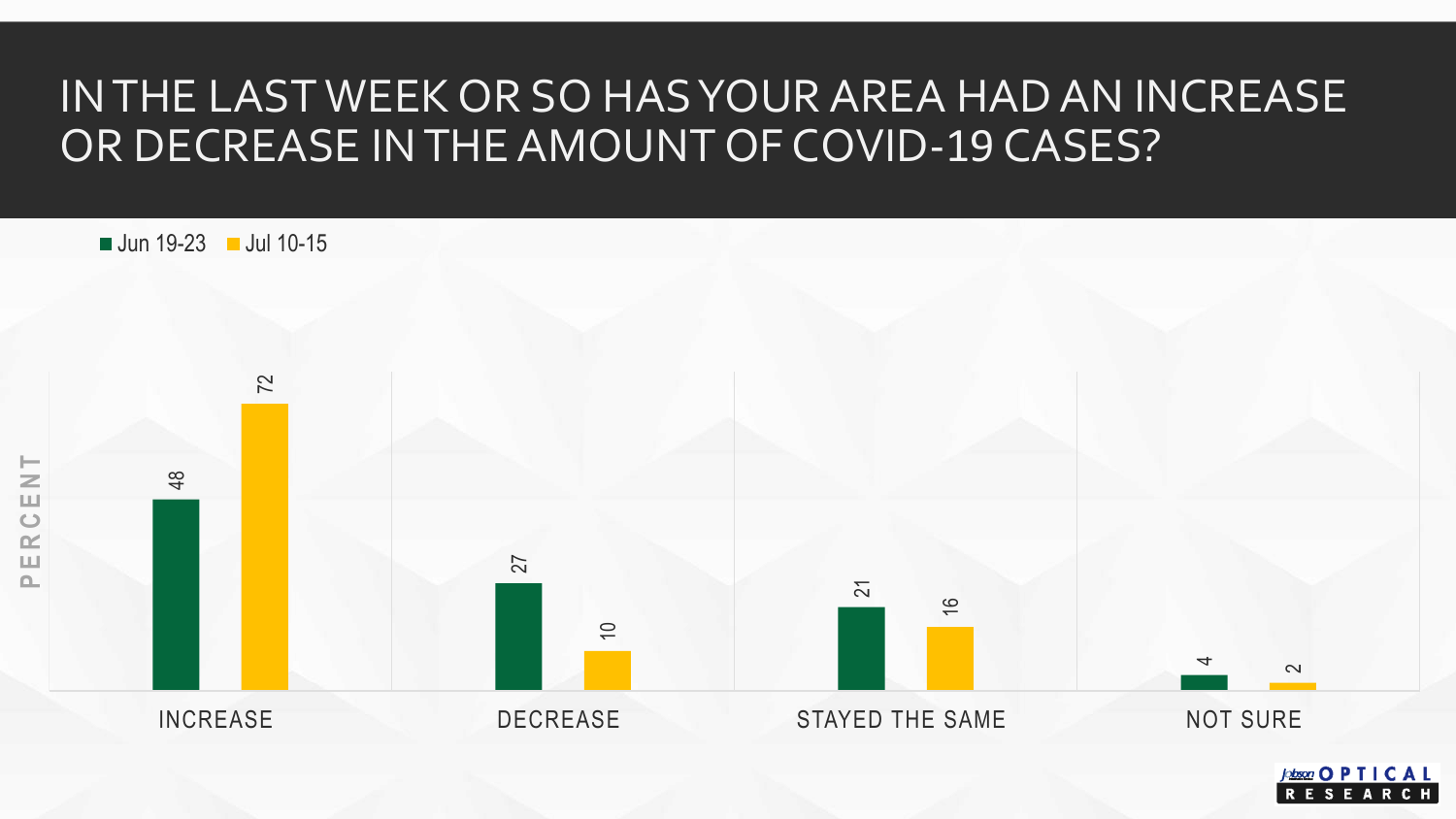#### WITH COVID-19 CASES RISING IN MANY PARTS OF THE COUNTRY, HAVE BUSINESSES IN YOUR AREA BEEN REQUIRED TO CLOSE AGAIN?

**Jul 10-15** 



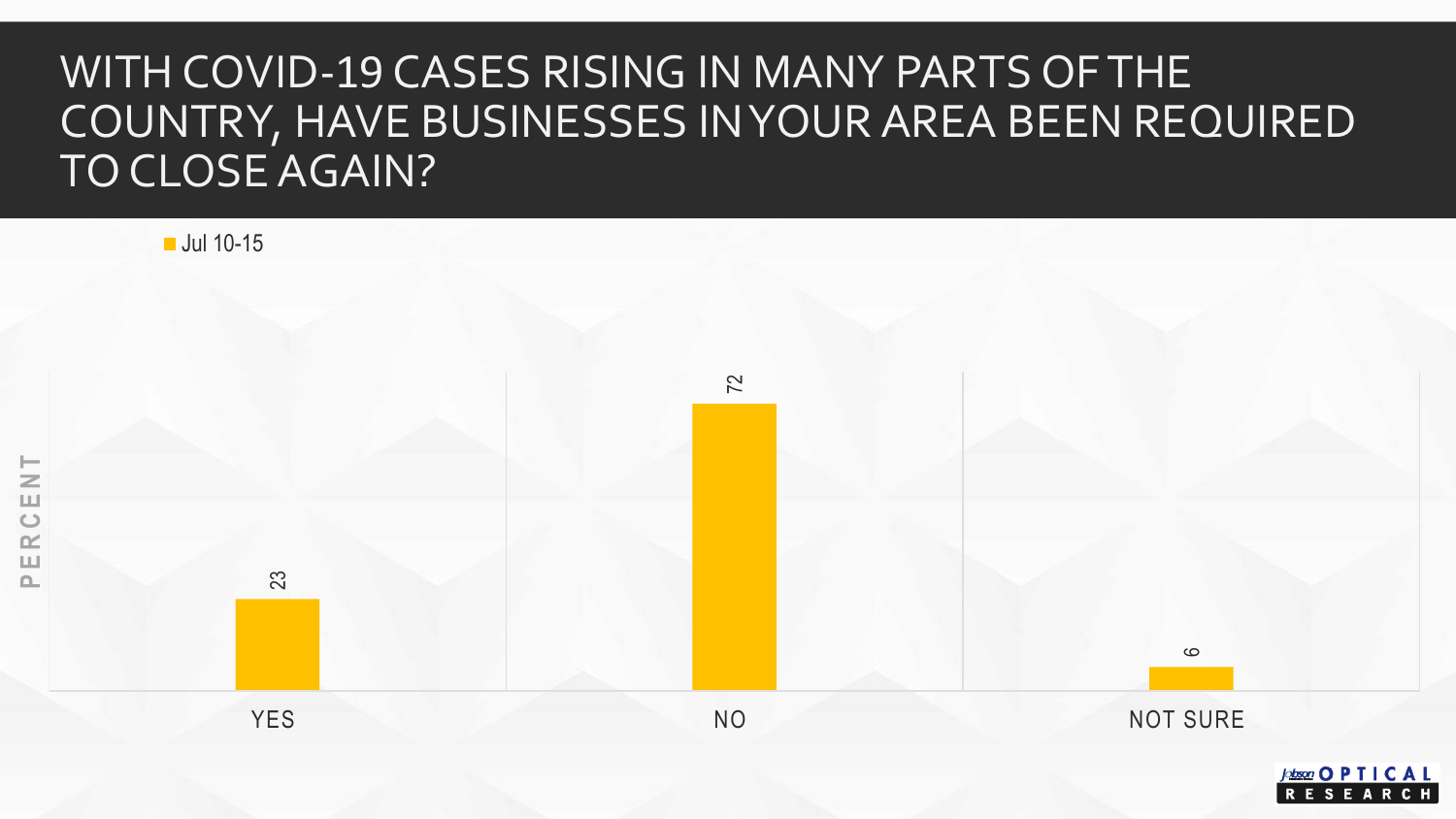#### HOW CONCERNED ARE YOU ABOUT THE POSSIBILITY OF HAVING TO CLOSE YOUR BUSINESS (AGAIN) FOR ANOTHER SHUT-DOWN DUE TO COVID-19?